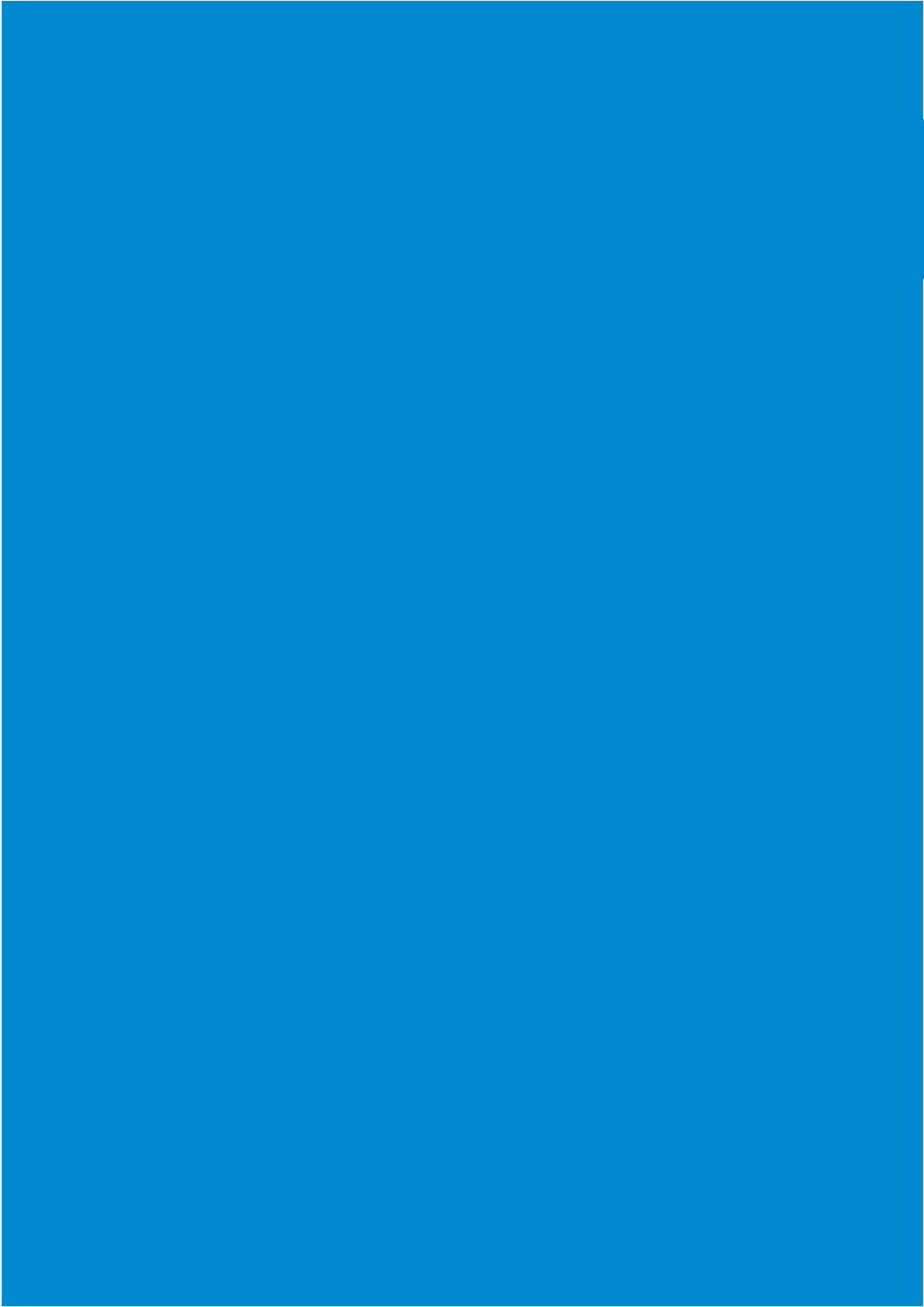

# **Outcomes Framework Overview**

#### At the heart of the community services sector is the desire to improve outcomes for people in our State.

With the current focus on outcomes across government and the sector, there has been an increasing recognition of the benefits a cross-sector, cross-government outcomes framework would provide to coordinate our efforts. The development of an outcomes framework for Western Australia provides an opportunity to drive better outcomes by articulating shared goals for the wellbeing of all Western Australians, and by enabling us to measure our collective impact. This is particularly important as we seek to collaborate more effectively to assist those experiencing hardship and entrenched disadvantage.

An outcomes framework for WA will contribute to better outcomes for Western Australians by driving:

- flexible, targeted, collaborative approaches to service design and commissioning;
- innovative service delivery;
- improved service responsiveness;
- a more consistent and effective whole-of-government and whole-ofsector approach;
- more effective evidence-gathering about the efficacy of early intervention strategies; and

• more effective evaluation of the return on investment of our services.

Our intent is to develop an evidence-based framework that meets these objectives, is supported by community stakeholders, is fit for purpose, and of value to the WA government in assessing community need and making service system investment decisions. This framework will provide the high-level architecture to organise and articulate population-level outcomes. Its implementation will be supported by the development of outcomes and indicators at the system and program levels that are meaningful in a service delivery context. This outcomes framework is also intended to provide individual organisations with a structure they can adapt for their own service evaluation and continuous improvement.

This report provides recommendations for an outcomes framework for WA, drawing on the findings of a desktop review of good practice from within our State and across other jurisdictions. These proposals will be tested with stakeholders from government, the sector and the community to ensure our outcomes are clear and meaningful for all users of the framework.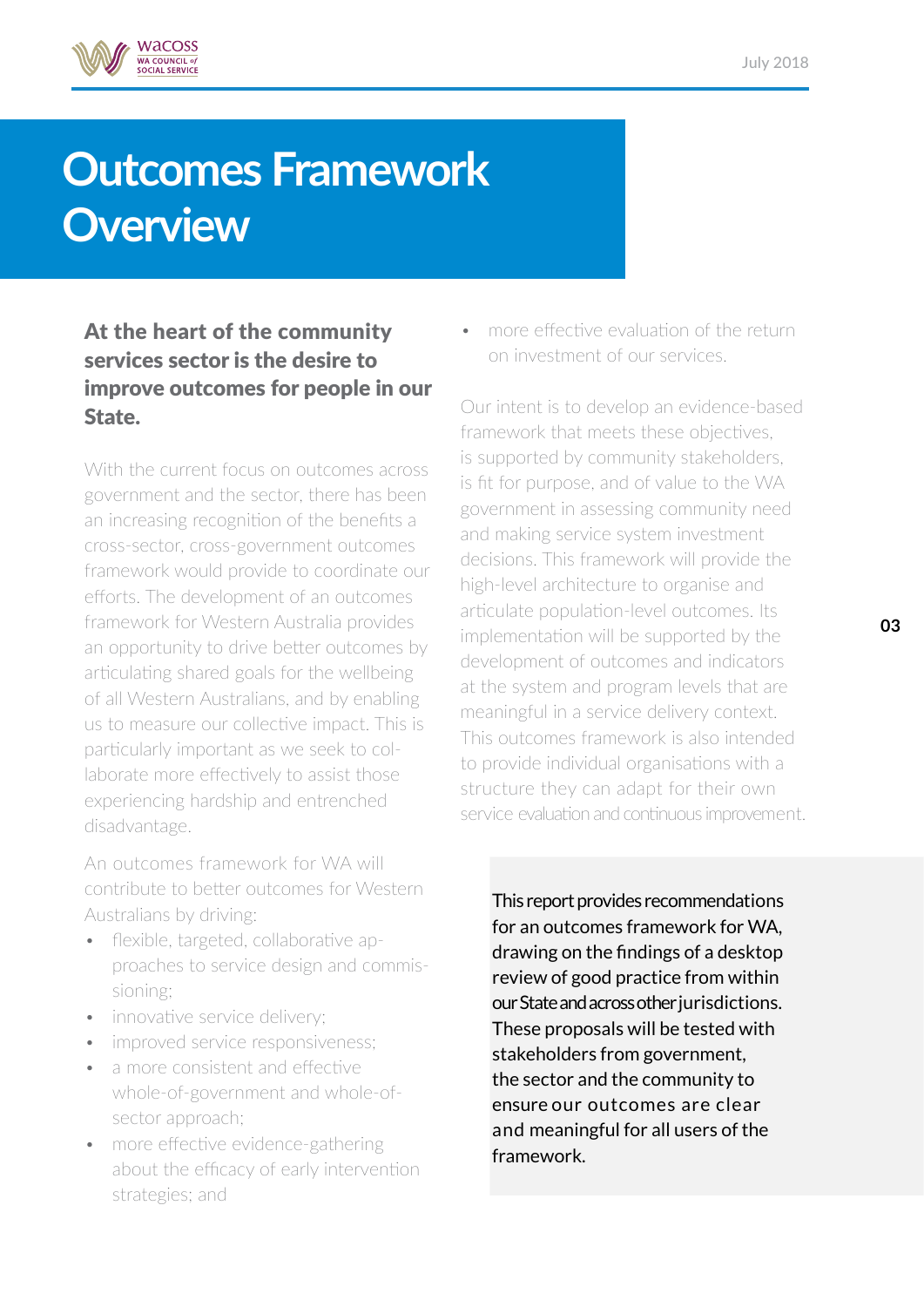# **Summary of Preliminary Recommendations**

#### Structure of the Framework

- The Framework is organised by domain, to maximise clarity and practicality;
- The Framework breaks domains and high-level outcome statements into population-level outcomes, to enhance accountability and measurability;
- Short and medium-term outcomes are developed as part of agency, system and program-level frameworks that sit underneath this overarching framework;
- The Framework does not include a separate level for measures;
- The Framework is structured according to domains and high-level outcome statements, population-level outcomes and indicators.

#### **Domains**

- Stable
- Safe
- Healthy
- Equipped
- Connected
- Empowered

Note, these are because these domain areas are interrelated, agencies will ideally consider more than those most clearly relevant to their respective portfolios

#### **Outcomes**

- Outcomes are long-term and aspirational;
- Outcomes are framed as outcomes for people, rather than community or system-level outcomes;
- Consideration is given to including family, community and system-level outcomes in a separate framework;
- A small, manageable number of outcomes is included for each domain;
- Outcomes are separated into discrete areas linked to separate indicators, rather than combining multiple population-level outcomes;
- The Framework includes some mechanism for transparently identifying Government priorities; and
- Outcomes are developed, tested and refined with significant input from agencies, the sector and the community.

#### Indicators

- Indicators are specific and measurable, linked to appropriate data sources;
- Headline indicators are identified, to be reported in the Our Communities report; and
- A wider bank of indicators is developed, with input from data experts, to provide a comprehensive picture of progress against high-level outcomes.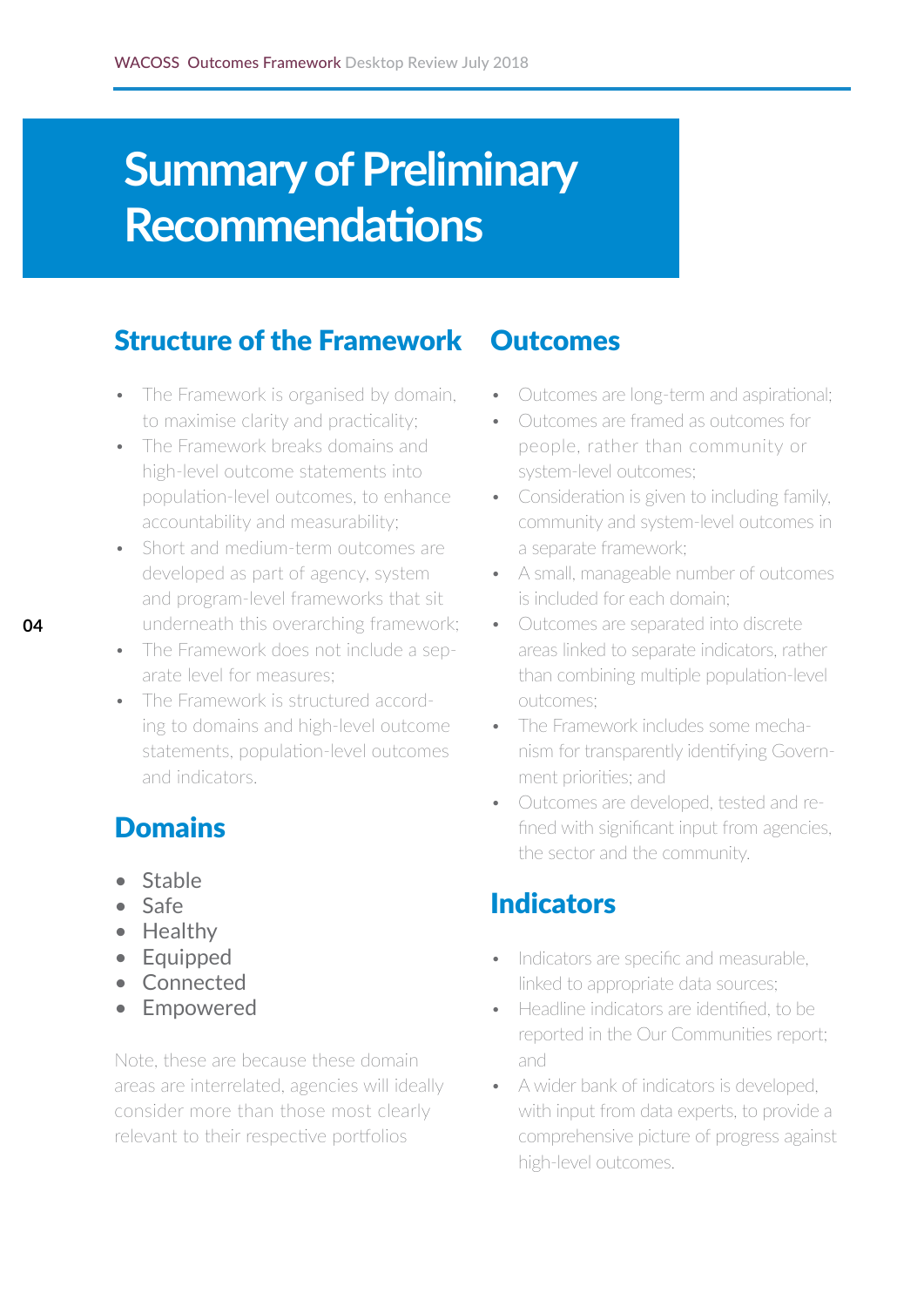

# **Summary of Preliminary Recommendations**

### **Cohorts**

- All domains and outcomes in the Framework are framed at a whole-of-population level as a starting point;
- Consideration is given to including appropriate cohort-specific indicators, framed by cultural or linguistic group, age or place; and
- Consideration is also given to including a section in the Our Communities report that relates to specific priority cohorts, comparing outcomes against the wider population.

#### Interaction with other State Government initiatives

- This Framework operates as an overarching framework, with system and program-level outcomes articulated underneath a high-level structure of population-level domains, outcomes and indicators;
- To facilitate alignment and draw on existing expertise, outcomes and indicators outlined in the Framework are developed with significant input from relevant agencies and providers, as well as the wider community;
- Where agency-specific outcomes frameworks need alignment under this cross-government framework, timing could be staged according to planning and reporting cycles for those agencies; and
- The Management Group work together towards long-term integration of the domains and population-level outcomes in this outcomes framework and in the draft Department of Communities outcomes framework, with appropriate direction from central government.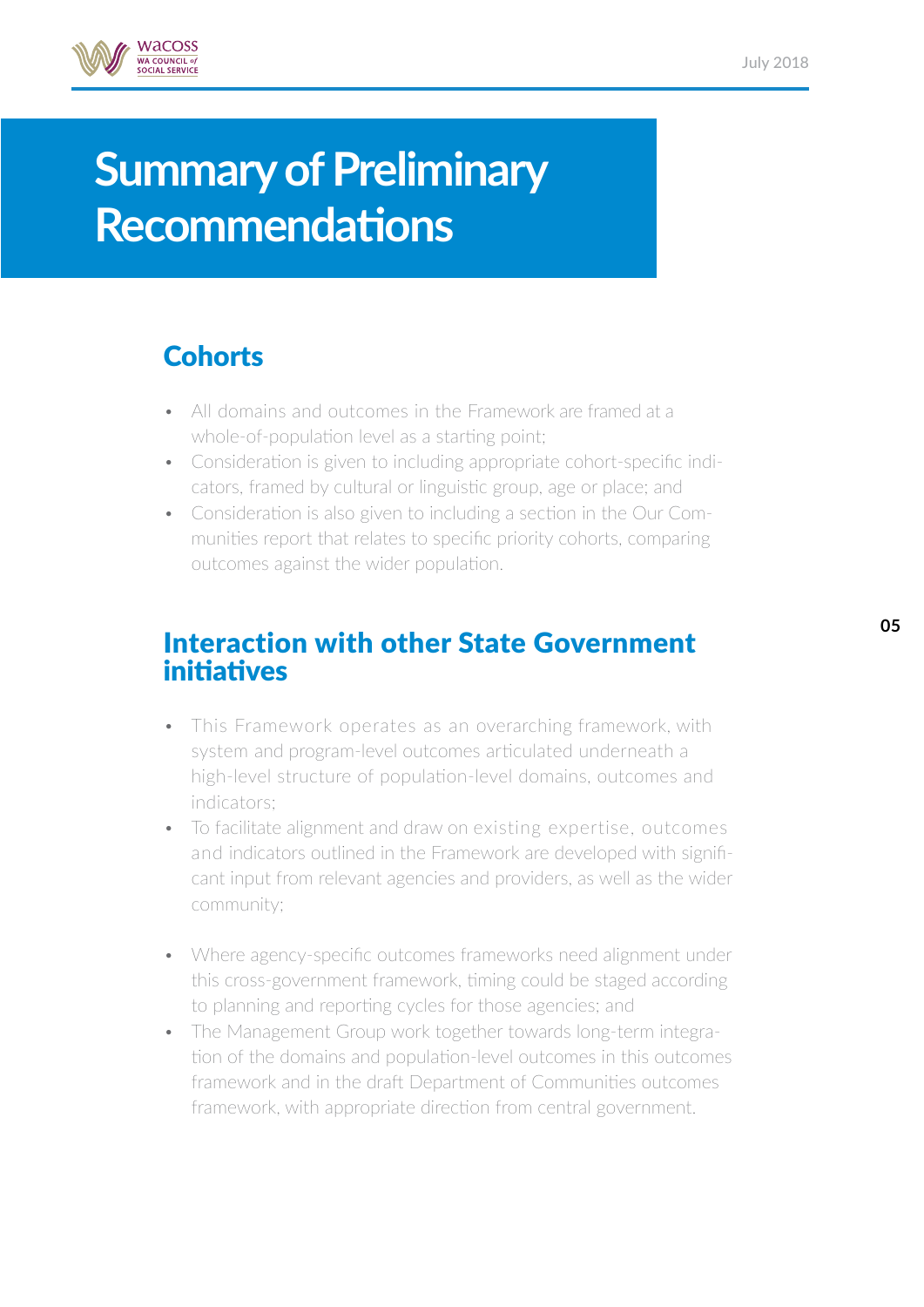## **Glossary**

**06**

| <b>Domain</b>               | The category of wellbeing used to organise<br>the outcomes in this outcomes frame-<br>work.                                                                                                                                                                             |
|-----------------------------|-------------------------------------------------------------------------------------------------------------------------------------------------------------------------------------------------------------------------------------------------------------------------|
| <b>Indicator</b>            | The direction of change needed to progress<br>towards an outcome, answering the question:<br>how will we know if we are progressing<br>towards the outcome <sup>21</sup>                                                                                                |
| Input                       | A statement of resources allocated to a<br>program, service or project. <sup>2</sup>                                                                                                                                                                                    |
| <b>Outcomes framework</b>   | Articulates a set of outcomes with an in-<br>ternal logic that provides a coherent view<br>of what is to be achieved, enables data<br>collection for each outcome, <sup>3</sup> and that<br>provides an approach for monitoring and<br>reporting progress. <sup>4</sup> |
| <b>Output</b>               | A statement of what is delivered (mile-<br>stones, products or services). <sup>5</sup>                                                                                                                                                                                  |
| <b>Outcome (population)</b> | Aspirational improvements in wellbeing<br>for the whole of the Western Australian<br>population.                                                                                                                                                                        |
| <b>Targets</b>              | Specific results to be achieved by a specified<br>time. <sup>6</sup>                                                                                                                                                                                                    |

1 [Victorian Department Health and Human Services \(2016\) Public Health and Wellbeing Outcomes Framework](https://www2.health.vic.gov.au/about/publications/policiesandguidelines/victorian-public-health-and-wellbeing-outcomes-framework)

<sup>2</sup> SVA consulting (2017) 'Outcomes measurement and monitoring and outcomes-focused [performance monitoring and management – Literature Review'](http:// SVA consulting (2017) ‘Outcomes measurement and monitoring and outcomes-focused performance monitor)

<sup>3</sup> [SVA consulting \(2017\)](http://SVA consulting (2017))

4 [Victorian Department Health and Human Services \(2016\) Public Health and Wellbeing Outcomes Framework](https://www2.health.vic.gov.au/about/publications/policiesandguidelines/victorian-public-health-and-wellbeing-outcomes-framework)

 $\frac{1}{5}$  [SVA consulting \(2017\)](http://SVA consulting (2017))

6 [Victorian Department Health and Human Services \(2016\) Public Health and Wellbeing Outcomes Framework](https://www2.health.vic.gov.au/about/publications/policiesandguidelines/victorian-public-health-and-wellbeing-outcomes-framework)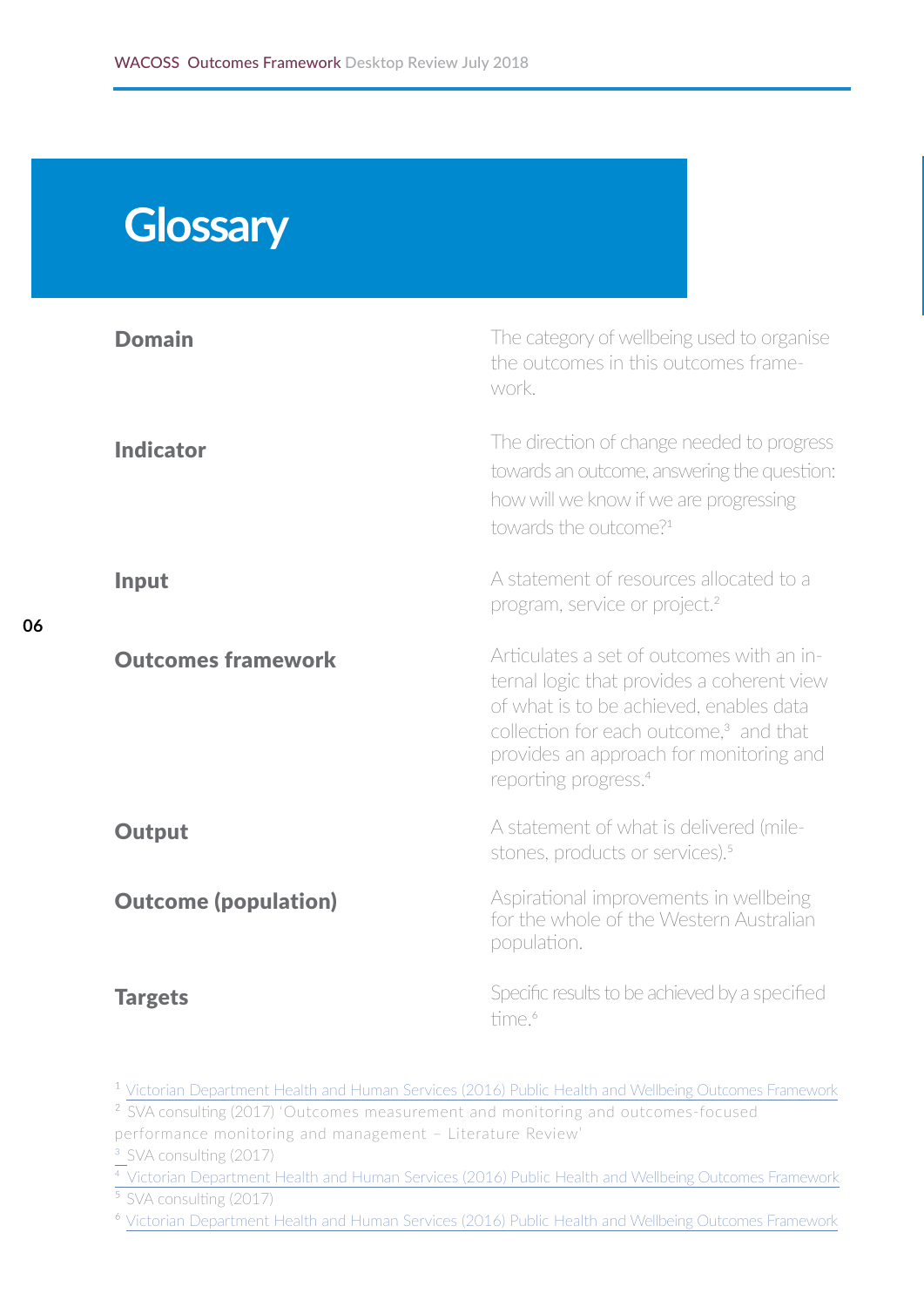

# **Types of outcomes frameworks**

#### Population-Level System-Level Program-Level Agency-Level Service-Level An outcomes framework that articulates outcomes for the whole population. This report relates to the development of a population-level outcomes framework. An outcomes framework that articulates outcomes for a service system, such as an outcomes framework for children in out-of-home care, or for family and domestic violence. An outcomes framework for all services being delivered under a particular funding program, for example, the pilot outcomes framework developed for the National Disability Insurance Scheme. An outcomes framework developed for a particular government agency, for example, the Framework developed by the Department of Social Services. Agency-level frameworks can be population-level, system-level or program-level. An outcomes framework developed for a particular service, such as the outcomes approach for Foyer Oxford.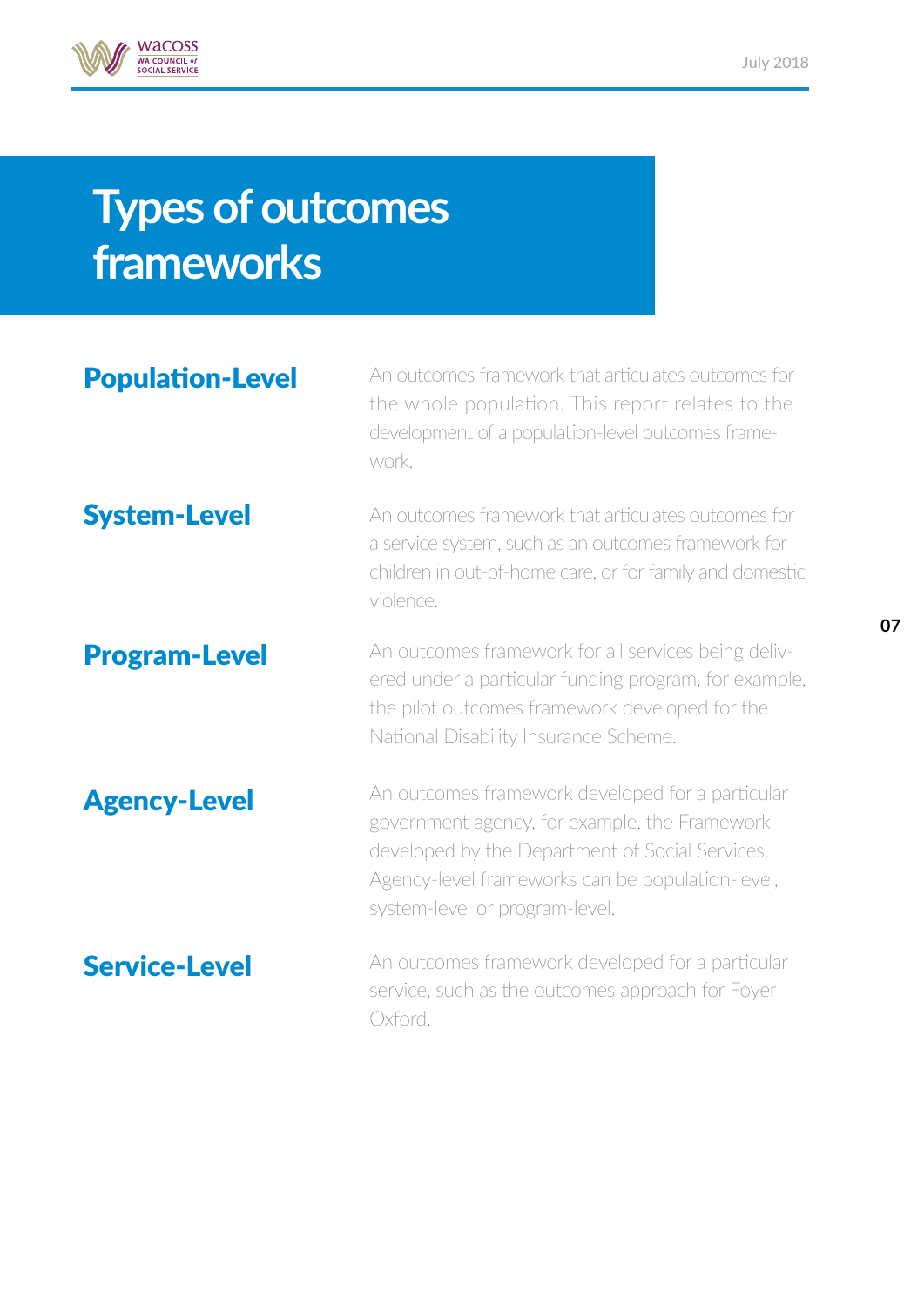## **Background**

#### 1. Project brief

The Western Australian Council of Social Service (WACOSS) and the Department of the Premier and Cabinet (DPC) has commenced the development of an Outcomes Measurement Framework for Community Services in WA (the Framework) as a partnership project. Stage One of the project includes conducting desktop research on existing frameworks and identifying options for their adaptation to the WA context. This report summarises this desktop research, providing analysis of good practice in other jurisdictions. It recommends a structure and high-level contents for the Framework to be tested and refined in dialogues with government, the sector and the community.

#### 2. Where we came from

Over the last decade there has been growing interest in the area of outcomes measurement for community services. In particular, for governments and the community services sector, there has been an increased focus on the need to demonstrate not only how much service delivery is happening, but the effectiveness of services in achieving positive outcomes for people. A number of jurisdictions have

developed population-level outcomes frameworks which seek to:

- identify outcomes for people in the relevant jurisdiction; and
- establish an approach to measuring the extent to which outcomes are being achieved.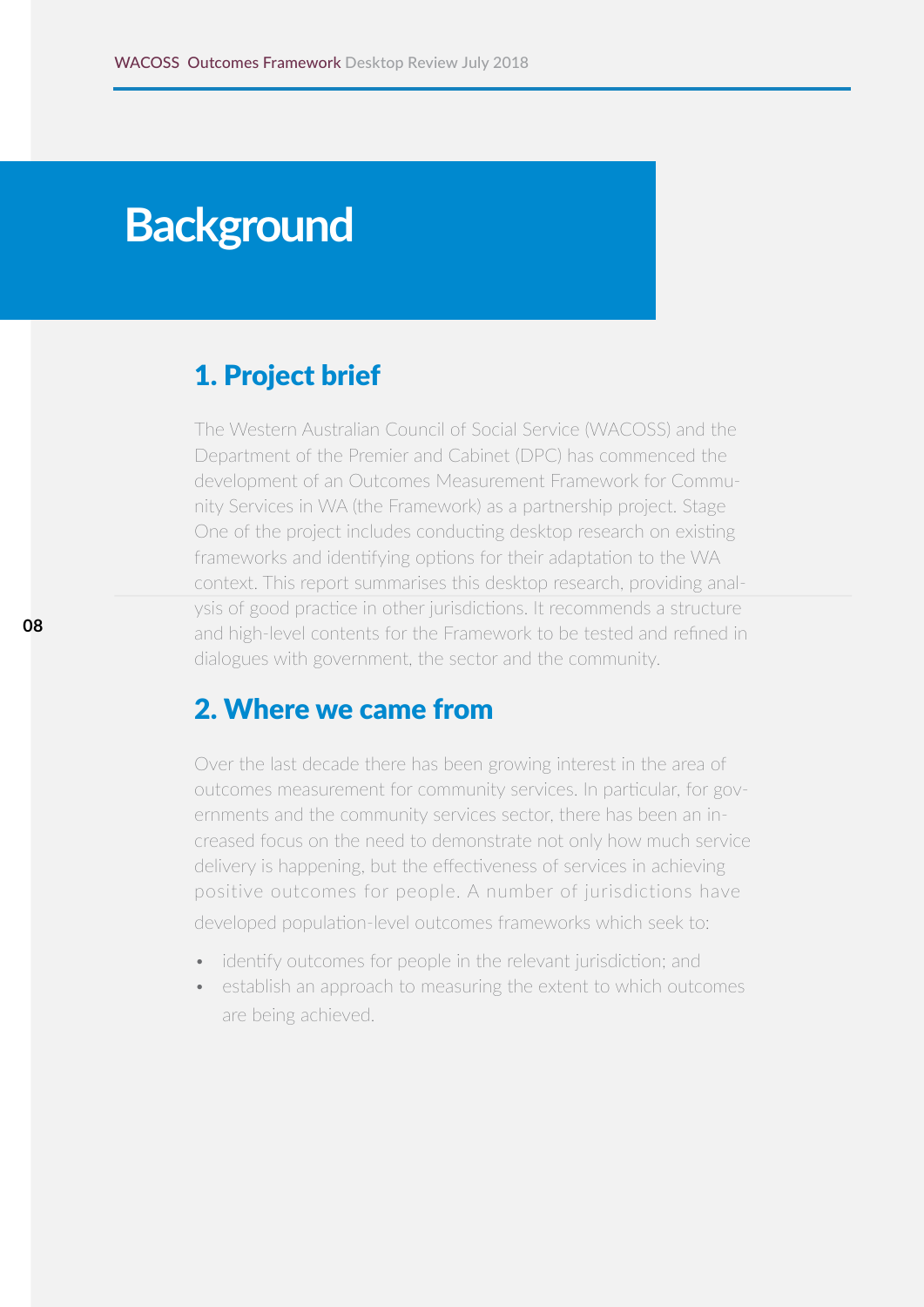

In 2011, the Delivering Community Services in Partnership Policy was introduced in WA, and included a focus on outcomes in community services commissioning.<sup>7</sup> In 2016 and 2017, the then Partnership Forum worked on the development of an outcomes framework to support the government's Earlier Intervention and Family Support Strategy. NOUS group was engaged to facilitate a Partnership Forum workshop to capture

sector feedback on that framework.

- clear and simple:
- positively framed and aspirational;
- measurable:
- practical; and
- accountable.

In its 2017-18 Pre-Budget Submission, WACOSS recommended that the framework developed by the Partnership Forum be revised and used to provide a guiding and reporting framework across all human services.<sup>8</sup> Over 2016 and 2017, cross-government population-level outcomes frameworks have been developed in Victoria<sup>9</sup> and New South Wales,<sup>10</sup> adding to the growing body of outcomes frameworks being implemented internationally.

This draft Framework seeks to build on that body of work. In particular:

- draw on good practice across Australia and internationally;
- build on previous work to develop an outcomes focus for community services in WA;
- where possible align with existing outcomes approaches in place in WA; and
- appropriately reflect the WA reform context.

The above features of effective outcomes statements have been used as criteria to assist in the evaluation of frameworks from other jurisdictions.

<sup>10</sup> New South Wales [Department Health and Human Services \(2016\) Public Health and](https://www.facs.nsw.gov.au/resources/human-services-outcomes-framework) Wellbeing Outcomes [Framework](https://www.facs.nsw.gov.au/resources/human-services-outcomes-framework)

<sup>7</sup> [Department of Finance \(2011\) Delivering Community Services in Partnership Policy](https://www.finance.wa.gov.au/cms/Government_Procurement/Policies/Delivering_Community_Services_in_Partnership.aspx)

<sup>8</sup> [WACOSS \(2017\) Pre-Budget Submission](http://wacoss.org.au/wp-content/uploads/2017/06/WACOSS-2017-18-PBS-Web.pdf)

<sup>9</sup> [Victorian Department Health and Human Services \(2016\) Public Health and Wellbeing Outcomes Framework](https://www2.health.vic.gov.au/about/publications/policiesandguidelines/victorian-public-health-and-wellbeing-outcomes-framework)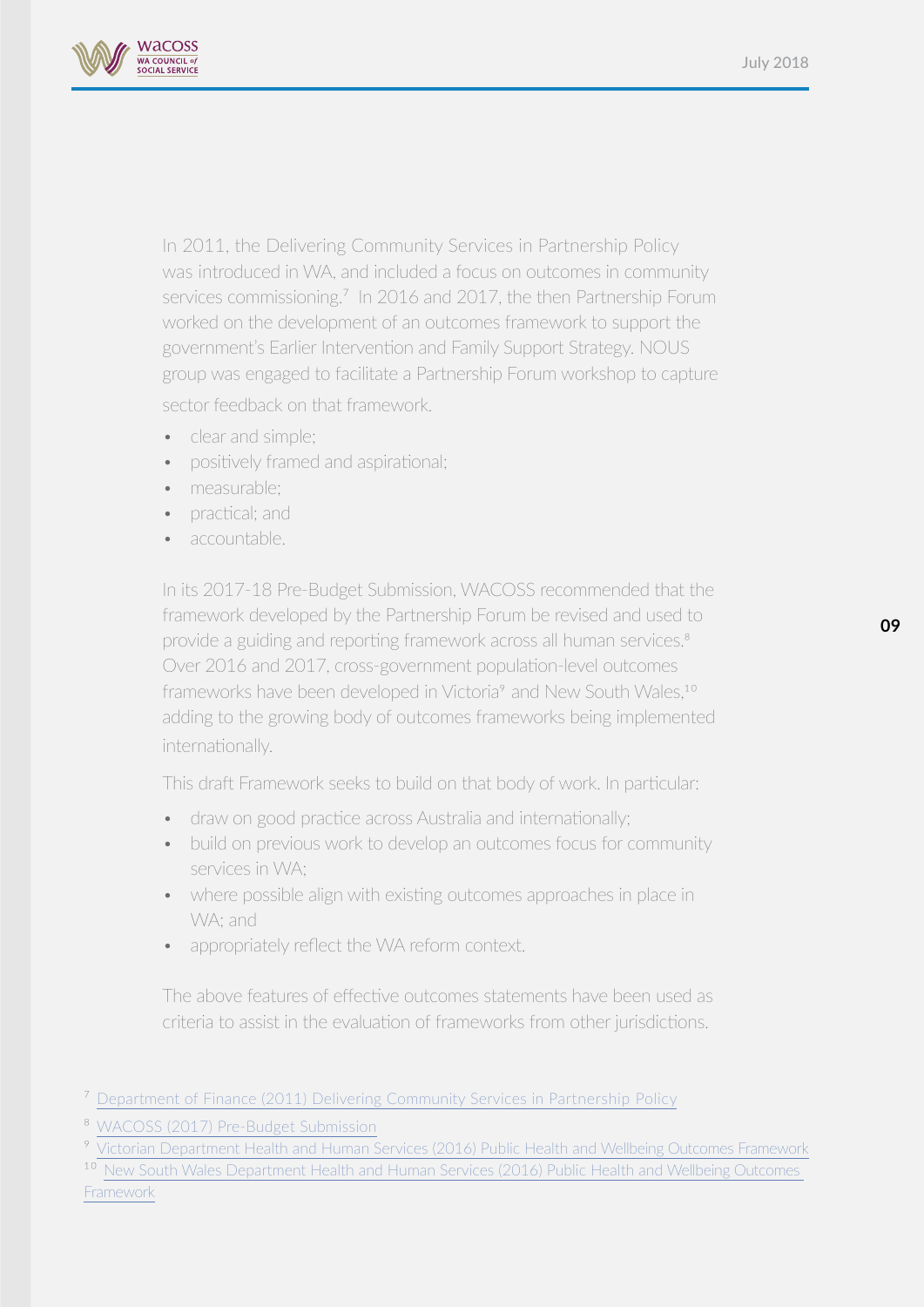#### 3. Types of outcomes frameworks

An outcomes framework should articulate a set of desired outcomes, providing a coherent view of what is to be achieved, and enabling data collection for each outcome. 11

Outcomes frameworks can identify outcomes for the whole of a given population, or for people receiving services in a particular system, funded program or service.<sup>12</sup>

At the service level:

• A service may formulate its own framework for outcomes measurement. For example, Foyer Oxford is using Results Based Accountability to capture outcomes for its residents. This includes measuring the proportion of residents securing long term positive accommodation after leaving Foyer Oxford.<sup>13</sup>

At the program level:

**010**

• The National Disability Insurance Scheme developed a pilot for a program-level outcomes framework.14

At the system level:

• In 2016, the then WA Department for Child Protection and Family Support developed a system-level outcomes framework for children in out of home care.<sup>15</sup> Outcomes include children living safely in a stable care arrangement.

At the population level:

• Scotland's outcomes framework articulates outcomes for all Scottish people, encompassing all areas of government activity, including health, efforts to address poverty and international affairs.16

<sup>&</sup>lt;sup>11</sup> [SVA consulting \(2017\) p9](http://SVA consulting (2017) p9)

<sup>12</sup>[SVA consulting \(2017\) p10, citing National Performance Management Advisory Commission \(2010\)](http://SVA consulting (2017) p10, citing National Performance Management Advisory Commission (2010))

<sup>13</sup> [Foyer Oxford - results](http://www.foyeroxford.org.au/about/results) 

<sup>14</sup> [National Disability Insurance Agency \(2015\) Outcomes Framework Pilot Study](https://www.ndis.gov.au/document/outcomes-framework-pilot)

<sup>15</sup>[Department for Child Protection and Family Support \(2016\) Outcomes Framework for Children in Out-of-](https://www.dcp.wa.gov.au/ChildrenInCare/Documents/Outcomes Framework for Children in OOHC in WA 2015-16 Baseline Indicator.pdf)[Home Care in WA](https://www.dcp.wa.gov.au/ChildrenInCare/Documents/Outcomes Framework for Children in OOHC in WA 2015-16 Baseline Indicator.pdf) 

<sup>16</sup>[Scotland's National Performance Framework \(2017\)](http://nationalperformance.gov.scot/)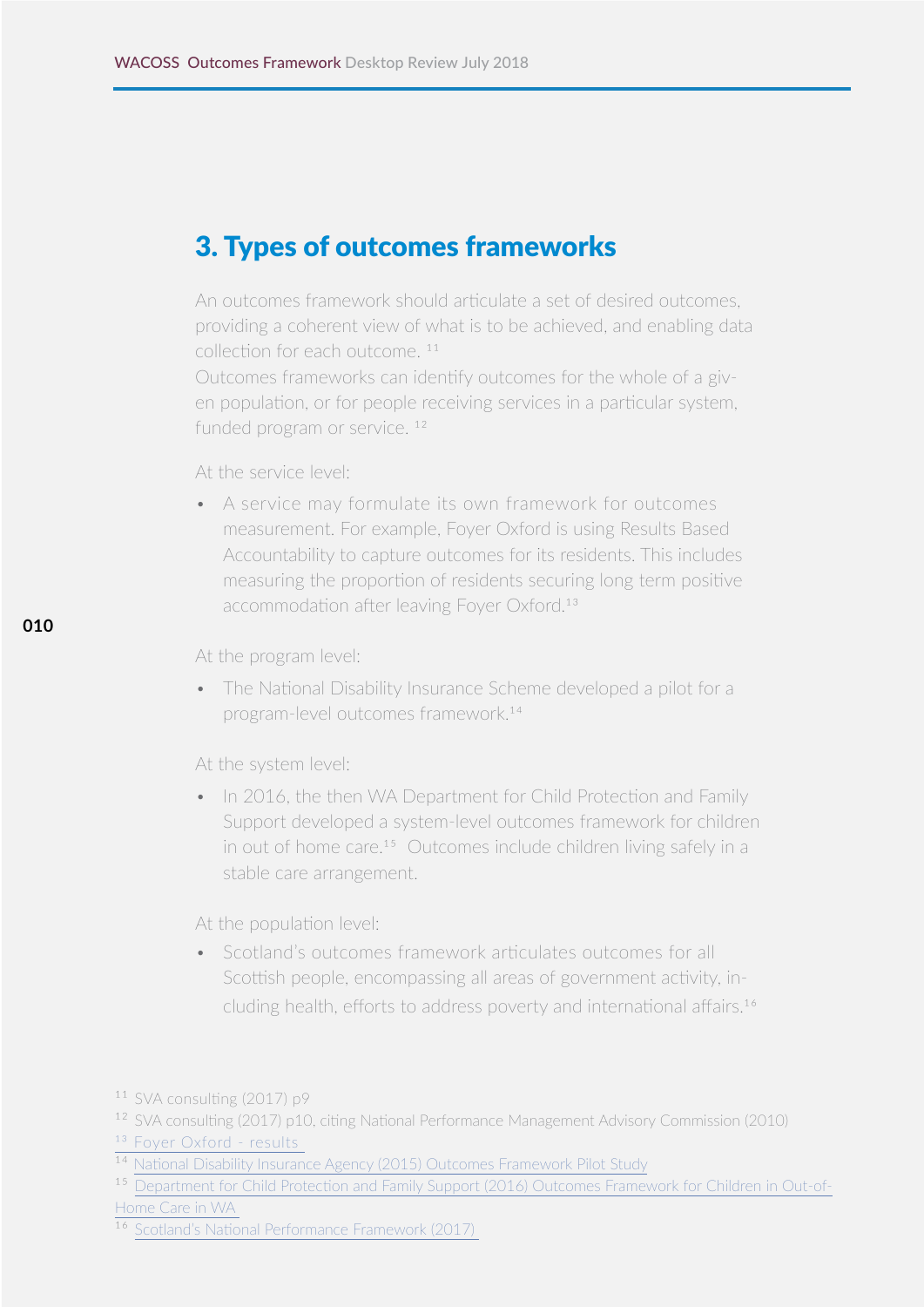

This paper relates to the development of a population-level outcomes framework for community services in WA. This population-level framework will seek to articulate and organise high-level, long-term, aspirational outcomes for all Western Australians. It is anticipated that, as in other jurisdictions, frameworks for particular agencies, service systems and programs will be developed within the architecture of this overarching framework.

Cross-government population-level frameworks in New South Wales (NSW), Victoria, New Zealand<sup>17</sup> and Scotland have been reviewed, along with a cross-government framework for children and young people in the Australian Capital Territory.18

Outcomes approaches in large community and human services agencies have also been considered, including the Department of Social Services,<sup>19</sup> Tasmania<sup>20</sup> and Queensland.<sup>21</sup> While these are not cross-government frameworks, they feature population-level domains and/or outcomes which have assisted in the development of domains for this Framework. The major population-level frameworks reviewed are summarised and compared at **Attachment 1.** 

<sup>17</sup> New Zealand Ministry of Social Development (2015) Community Investment Strategy Results [Management Framework](http://New Zealand Ministry of Social Development (2015) Community Investment Strategy Results Management F)

- 18 [Australian Capital Territory Government \(2016\) A Picture of Children and Young People](https://www.children.act.gov.au/data-indicators)
- 19 [Commonwealth Department of Social Services \(2014\) Using SCORE to report outcomes](https://www.dss.gov.au/grants/programme-reporting/using-score-to-report-outcomes)
- <sup>20</sup> Tasmanian Department of Health and Human Services (2014) DHHS Funded Community Sector Out[comes Purchasing Framework](https://www.dhhs.tas.gov.au/__data/assets/pdf_file/0013/161005/DHHS_Funded_Community_Sector_Outcomes_Purchasing_Framework_Final.pdf)

<sup>21</sup> [Queensland Department of Communities, Disability Services and Senior \(2015\) Investment](https://www.communities.qld.gov.au/industry-partners/funding-grants/outcomes-co-design)

[Reform Performance Framework](https://www.communities.qld.gov.au/industry-partners/funding-grants/outcomes-co-design)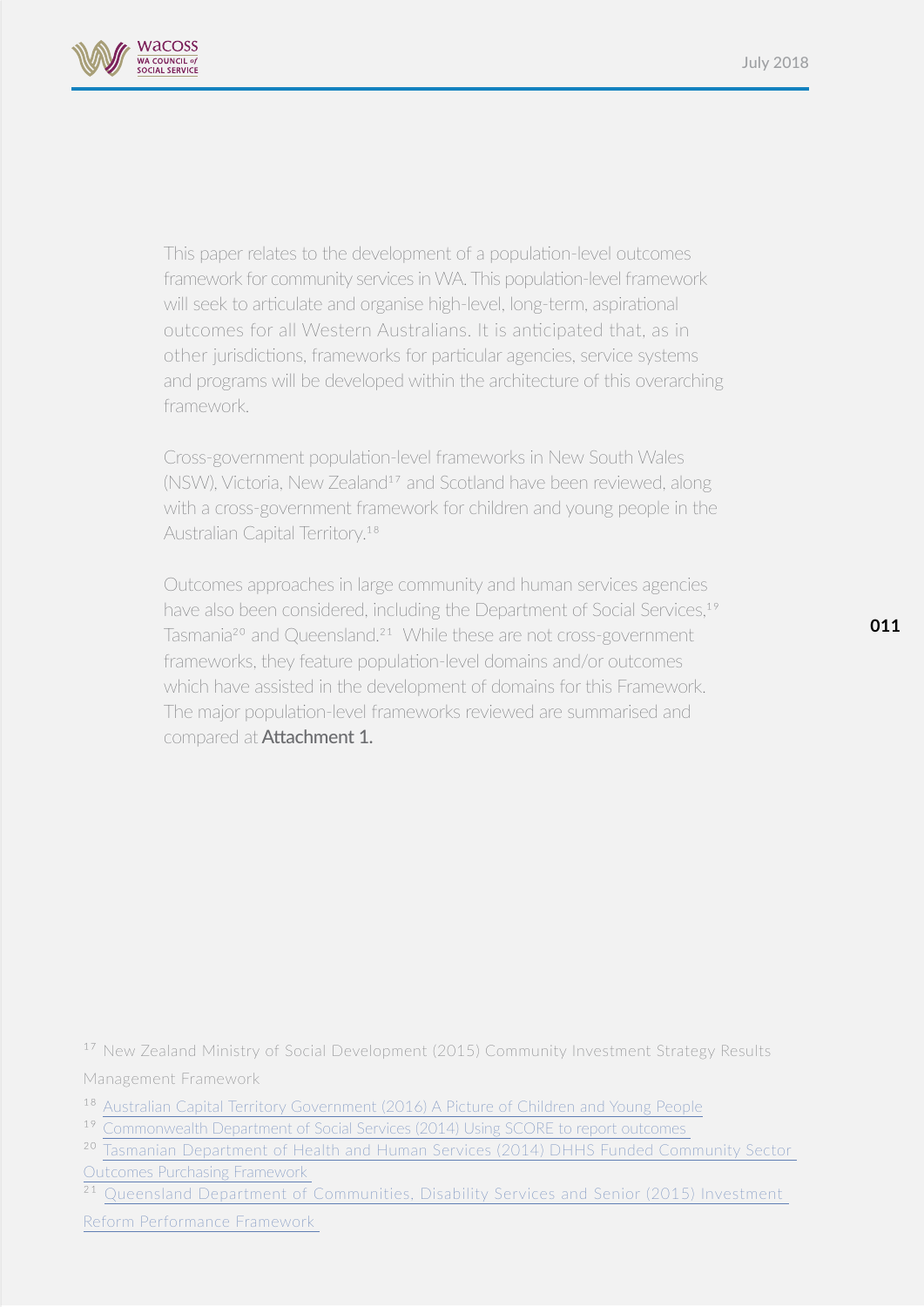# **Key findings from desktop review**

#### 1. Structure

#### (a) Desktop review

Frameworks in NSW and Victoria establish top tier domains, categories or headings such as 'health', 'community' and 'safety' which are each linked to a high level outcome statement. For example, the NSW health domain includes the statement: "all people in NSW are able to live a healthy life". These outcome statements are higher order outcomes which summarise the more specific outcomes in each category (e.g. 'improve mental health and wellbeing'). Domains and outcome statements provide a clear structure for organising outcomes, particularly in frameworks that seek to articulate a wide range of outcomes. Each domain and outcome statement is linked to multiple outcomes, which in turn are linked to multiple indicators. Victoria has also incorporated measures and targets into its framework, which include the kind of detail found at the indicator level in other jurisdictions.

Scotland's National Performance Framework uses a similar structure, with eleven outcomes covering all areas of government activity, including international affairs and environmental protection. Each outcome has a heading, such as 'education'.

Eighty-one indicators are included in the framework, linked to the respective outcomes. These outcomes are high level, and are similar to the overarching outcome statements in NSW and Victoria. However, the Scottish framework does not break each of these eleven outcomes into more specific outcomes and instead links them directly to indicators. For example, the Scottish education outcome is "we are well educated, skilled and able to contribute to society".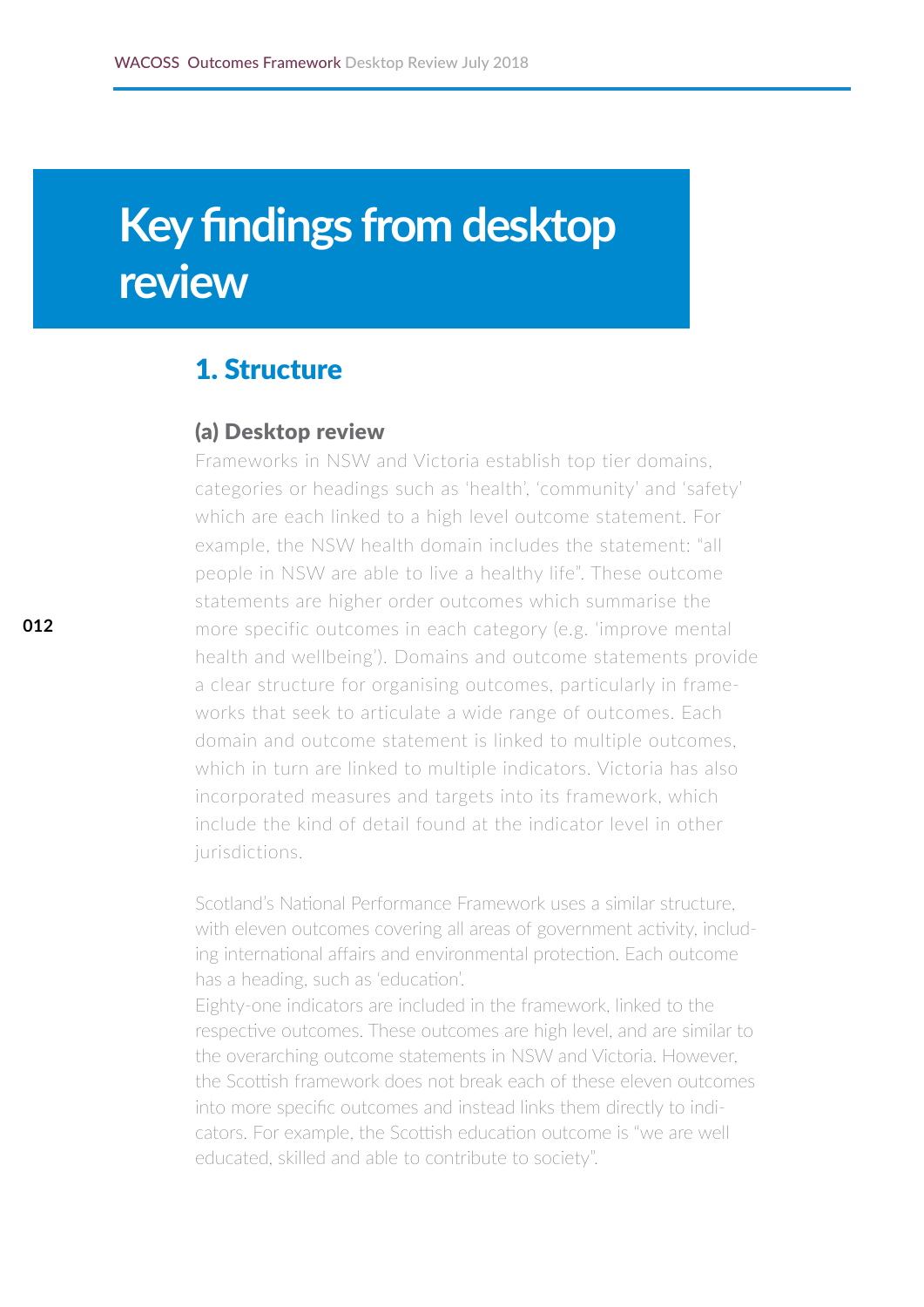

New Zealand follows a similar structure to these first three jurisdictions, but has three separate frameworks for particular priority cohorts. This approach will be discussed under 'cohorts' below. Each framework begins with a key result area to focus the framework, for example "supporting vulnerable children and children in hardship, and reducing maltreatment". Each of the three frameworks then articulate 'cross-agency outcomes', for example, "improving children's physical and mental health, and cultural and emotional wellbeing". Underneath these are intermediate outcomes such as, "family and caregivers have the knowledge and skills to nurture children and keep them safe and healthy". These are linked to population indicators. As a result of the three New Zealand frameworks being broken down by cohort, they are able to focus in on shorter-term outcomes without becoming too large or complex. Adding this layer of detail to a single population-level framework in WA would potentially add significant complexity.

The ACT Children and Young People's framework is structured according to 'layers of influence' which operate like domains to organise outcomes. Underneath these are outcomes and indicators.

#### (b) Analysis and recommendations

Consistent with the criteria outlined above, it is recommended that WA adopt a Framework that is clear and simple, practical, positively framed and aspirational, measurable and accountable. These criteria are at times in tension with each other and need to be appropriately balanced.

Frameworks in NSW, Victoria, New Zealand, Queensland and Tasmania include some kind of top-tier categories, domains or high-level outcomes to organise the rest of their frameworks. Given WA's population-level framework will encompass a wide variety of outcomes, it is recommended that WA's Framework be organised by domain, to maximise clarity and practicality.

Like NSW and Victoria, WA should break each domain into multiple, long-term, aspirational outcomes. This contrasts with the Scottish approach, which includes a single high-level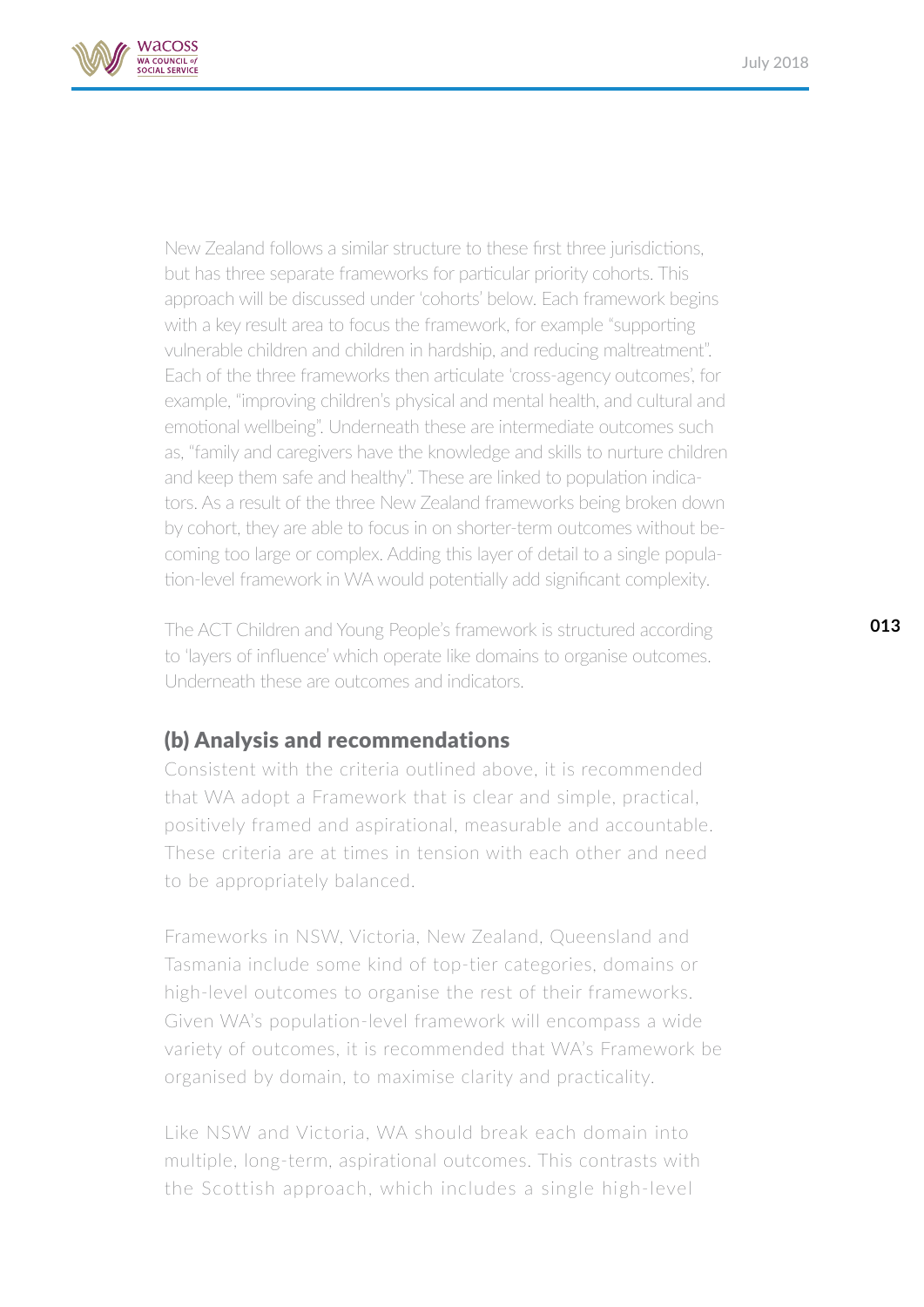outcome per domain. While the Scottish approach is particularly simple and memorable, some accountability is lost, as the high-level outcome statements combine a number of outcomes, which should be individually tracked and reported on. For example, the statement "we are well educated, skilled and able to contribute to society" includes three separate outcomes, which will be evidenced by different indicators. Data could suggest that a high proportion of children are well-educated, but that school leavers are not equipped with appropriate skills to obtain employment. It is therefore recommended that the WA Framework break domains into more specific population-level outcomes, to enhance the accountability and measurability of the Framework. This will enable particular indicators to be linked to particular outcomes, so that performance reporting can differentiate between different outcome areas.

To enhance the clarity and simplicity of the WA Framework, outcomes should be long-term and aspirational. Short and medium-term outcomes provide transparency in setting out how we intend to achieve our long-term outcomes, and are an essential link in our theory of change. These should be developed, but to enhance clarity and simplicity, it is recommended that they be included in the agency, system, program and service-level frameworks developed underneath this population-level framework. Excluding medium and short-term outcomes from the population-level framework is consistent with the approach in Victoria and NSW, and contrasts with New Zealand's approach. However, it should be noted that the three New Zealand frameworks are framed to focus on priority cohort areas. This enables each framework to drill down to shorter-term outcomes without becoming overly complex.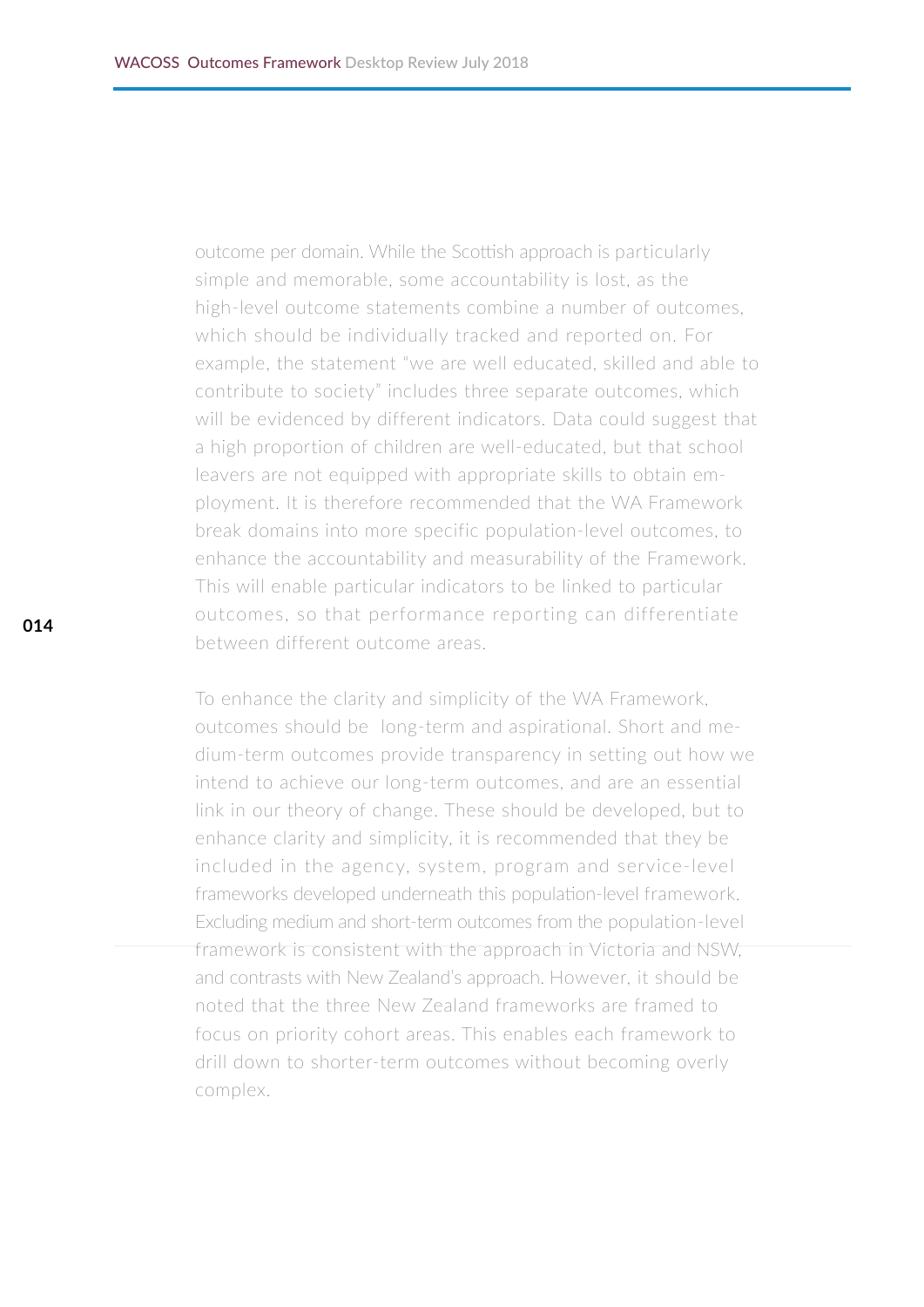

Finally, it is recommended that WA's population-level framework not include a separate category for 'measures' like the Victorian framework. If the indicators are appropriately specific and measurable, then this additional level of detail should not be required. This will simplify and ensure clarity for the Framework.

#### The proposed structure for the WA outcomes framework is therefore as follows:



*Figure 1: Proposed structure of the framework*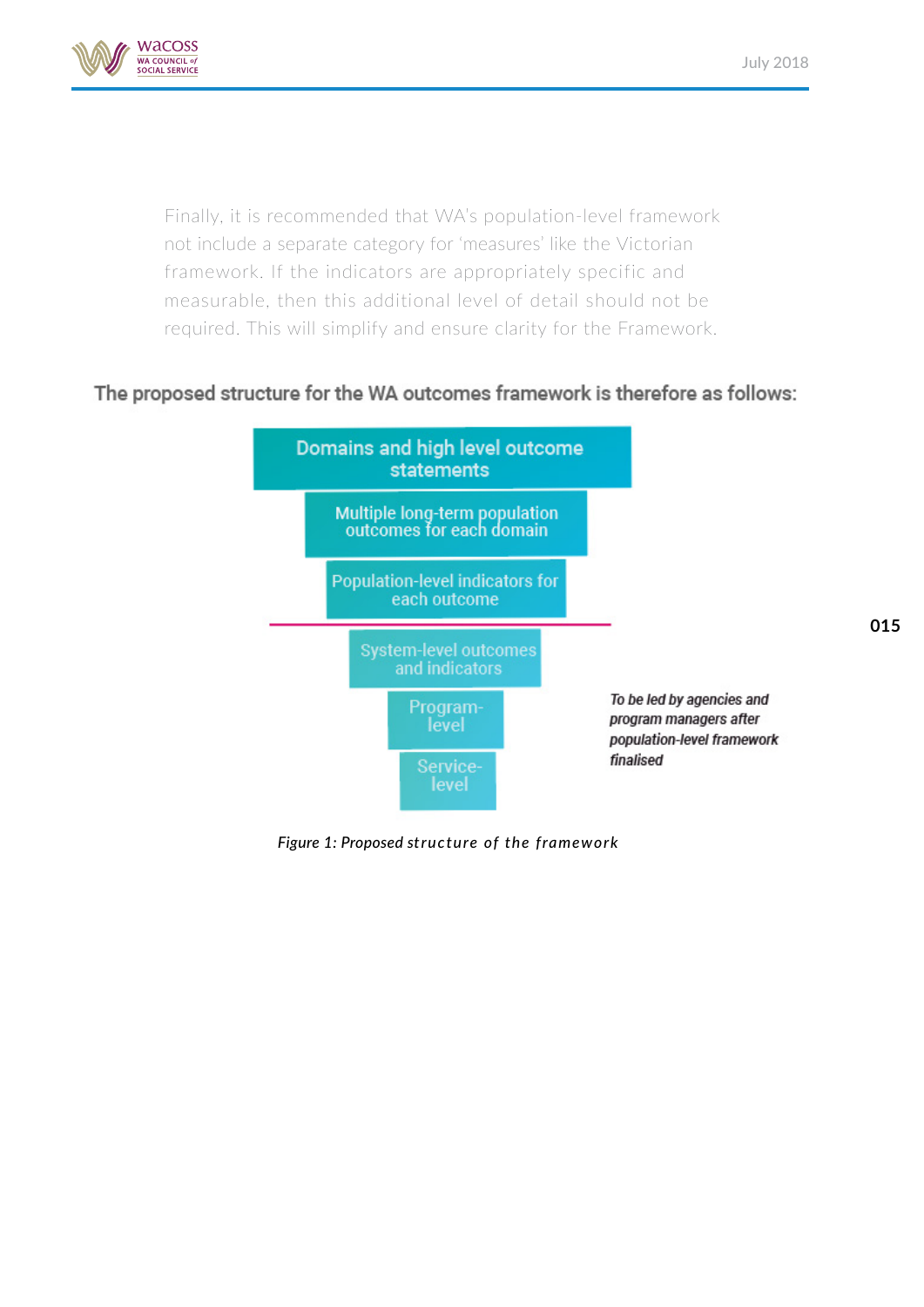#### 2. Domains

Because this Framework focuses on outcomes for people, it is essential that it establish meaningful categories that relate to individual wellbeing, rather than being designed around service areas or agency portfolios.

To inform the development of appropriate domains for the WA framework, domains in NSW, Victoria, Tasmania, New Zealand, the Department of Social Services, Queensland and Scotland have been reviewed, along with a number of system-level and program-level frameworks. This desktop review has also considered a range of other research on wellbeing, such as the Australian Research Alliance for Children and Youth's wellbeing indicators,<sup>22</sup> Maslow's hierarchy of needs<sup>23</sup> and Deakin University's Quality of Life indicators.24 Drawing on this research, six domains have been developed and refined (see Figure 2).

These proposed domains:

- are positive and aspirational;
- have been framed to focus on individuals, and therefore use adjectives
- (e.g. 'stable') rather than nouns (e.g. 'stability');
- are not necessarily agency-specific, and are intended to relate to all community services at some level; and
- are connected and often overlap.

Most population-level frameworks include somewhere between four and seven domains. Some agency-level frameworks include more domains (for example, the DSS SCORE framework includes eleven domains). This may be more appropriate when domains and outcomes are intended to be incorporated directly into service agreements, rather than articulating a cross-government outcomes framework. To enhance the clarity and simplicity of the Framework, it is recommended that this Framework be structured around a small number of domains.

<sup>&</sup>lt;sup>22</sup> Australian Research Alliance for Children and Youth (2014) The Nest In Action

<sup>&</sup>lt;sup>23</sup> [A.H. Maslow \(1943\) 'A Theory of Human Motivation' Psychological Review, 50, 370-396.](http://A.H. Maslow (1943) ‘A Theory of Human Motivation’ Psychological Review, 50, 370-396.)

<sup>24</sup> [International Wellbeing Group \(2013\) 'Personal Wellbeing Index: 5th Edition'. Melbourne: Australian Centre](http://www.acqol.com.au/uploads/pwi-a/pwi-a-english.pdf)  [on Quality of Life, Deakin University](http://www.acqol.com.au/uploads/pwi-a/pwi-a-english.pdf)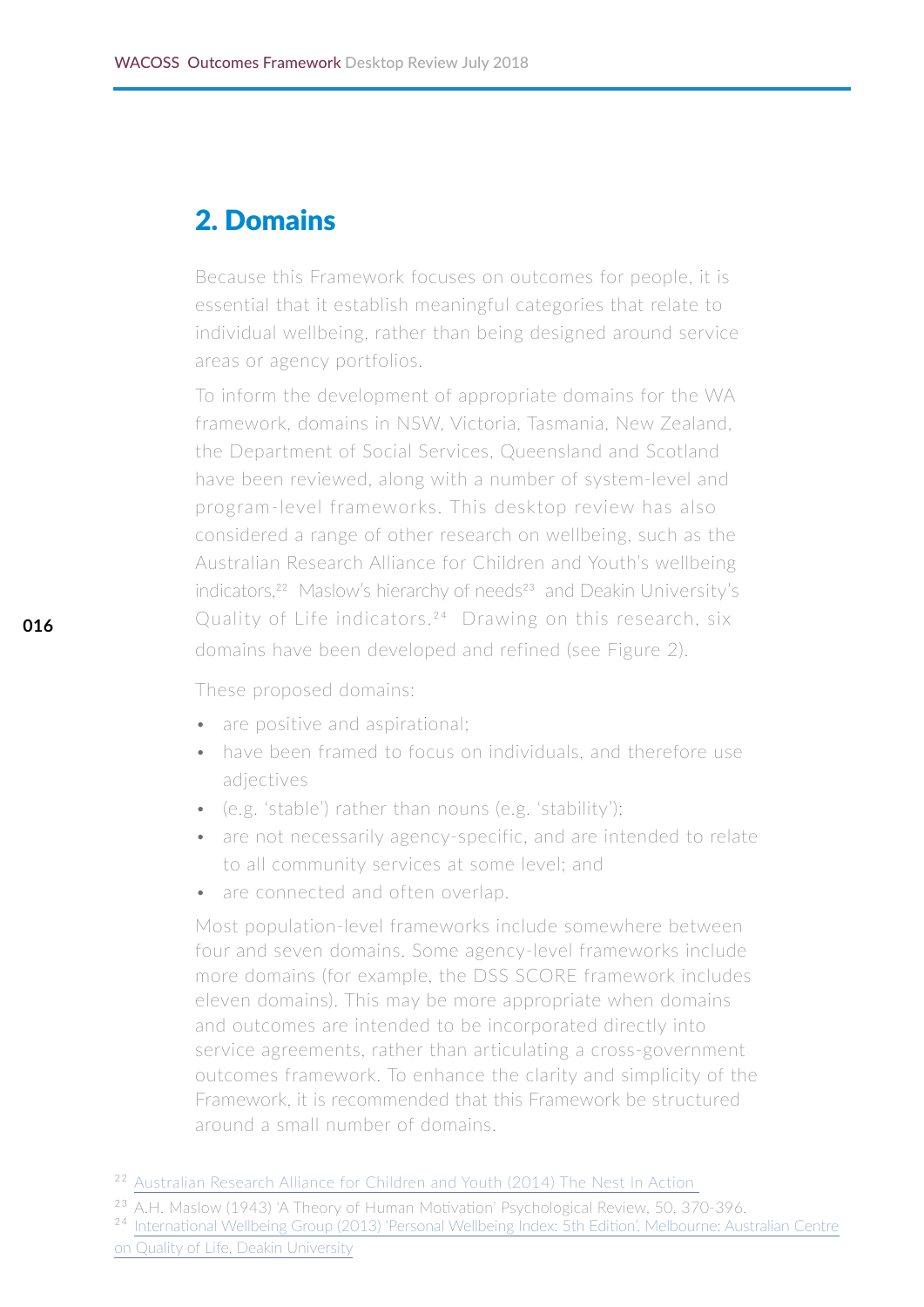

We propose the six domains set out at Figure 2.

### **Stable**

We have suitable and stable homes and are financially secure

### **Safe**

We are safe and free from harm

### **Healthy**

We are healthy and well

### **Equipped**

We are equipped with skills and resources to participate and contribute

### **Connected**

We have strong relationships<br>and are connected to culture and community

### **Empowered**

We are empowered to exercise our capacity

*Figure 2: Proposed domains and outcome statements*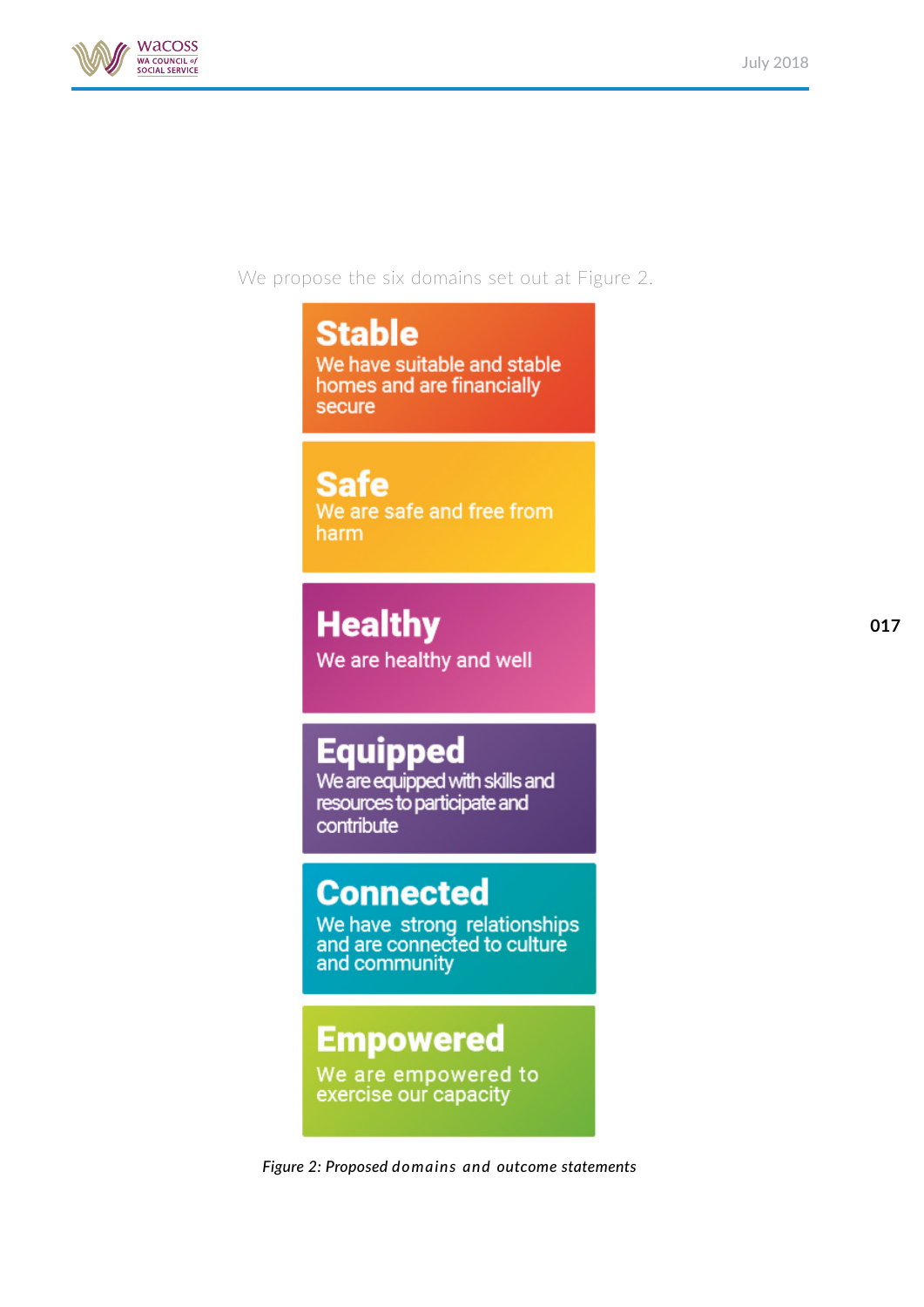These proposed domains have been mapped and tested against the domains in place in other population-level frameworks, as well as the domains identified in various research on wellbeing **(Attachment 2).** With some variation, most other outcomes frameworks and theories of wellbeing categorise outcomes along similar lines. In particular, most frameworks include domains or high level outcomes that map closely to 'safe', 'healthy', 'equipped' and 'connected'.

Desktop review of domains in other frameworks identified three features where there was more variation between frameworks:

#### (a) 'Housing' domain

- A number of jurisdictions have a domain specific to 'housing', which maps to our proposed 'stable' domain.
- For WA's population-level framework, the higher-level domain of 'stable' has been proposed, to capture not only housing needs, but the need for stable income and basic material needs.
- This draws from the approach in the Victorian framework, the Queensland Council of Social Services' Wellbeing Report<sup>25</sup> and the Mental Health Commission's outcomes statements.

#### (b) 'Empowered' domain

- The proposed 'empowered' domain appears least frequently in other frameworks.
- The equivalent to this appears in some other frameworks, including NSW and New Zealand. In the framework for Children in Out-of-Home Care, this is expressed as 'children are included by the systems that support them'.
- On Maslow's hierarchy of needs, this corresponds to self-actualisation.
- This domain should be relevant to all service systems, but has particular relevance for mental health and disability services.

<sup>&</sup>lt;sup>25</sup> Queensland Council of Social Service (2016) Queensland's Wellbeing 2016 Report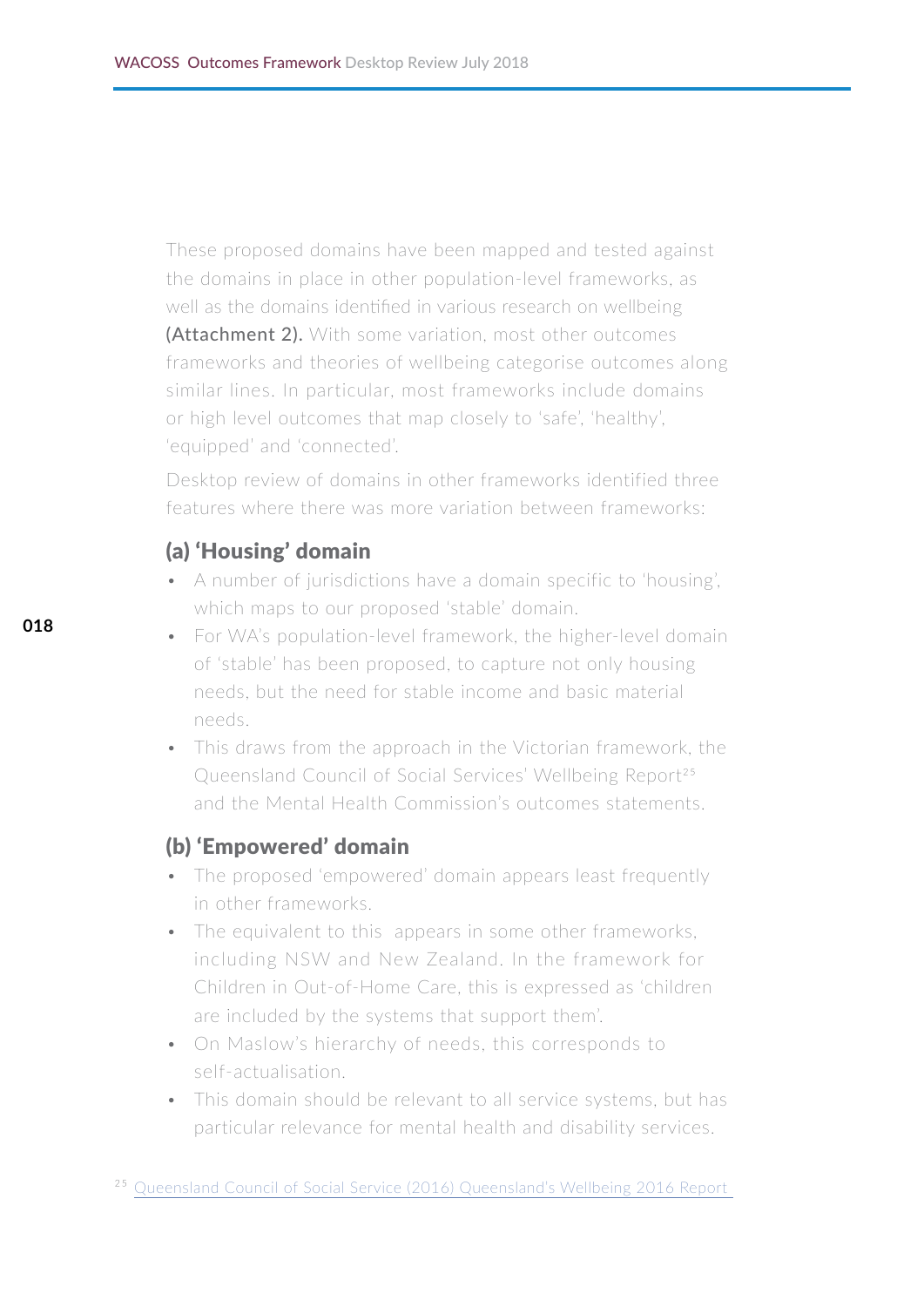

• While there is overlap between the 'equipped' and 'empowered' domains, 'equipped' relates particularly to education, training, learning and skills, whereas 'empowered' is oriented towards enabling people to exercise their existing capacity by removing barriers to participation and self-determination. This domain is particularly relevant for services that seek to give individuals a voice in decision-making.

#### (c) 'Quality of life' or 'wellbeing' domain

- A number of system-level frameworks include high-level domains such as 'quality of life' and 'wellbeing'.
- Quality of life' or 'wellbeing' could be understood as an umbrella term to summarise the six domains that have been proposed for the Framework.
- The Deakin University Personal Wellbeing Index breaks up 'quality of life' into seven domains very similar to those proposed for this Framework. 26
- Because the function of the domains in this Framework is to provide meaningful categories to help organise population-level outcomes, a broad domain for 'quality of life' or 'wellbeing' has not been proposed.

One of the objectives for this Framework is that it drives greater collaboration between government agencies and the sector. It has the potential to facilitate joined-up service delivery that recognises the interconnected nature of individual needs across program or agency lines. It should also assist government agencies and the sector to better quantify the value of services by identifying indirect contributions to a wider set of outcomes. The potential overlap between example services and multiple domains is illustrated at **Attachment 3**. It is therefore essential that in the application of the Framework, agencies and providers do not assume that only one or two domains are relevant to their programs.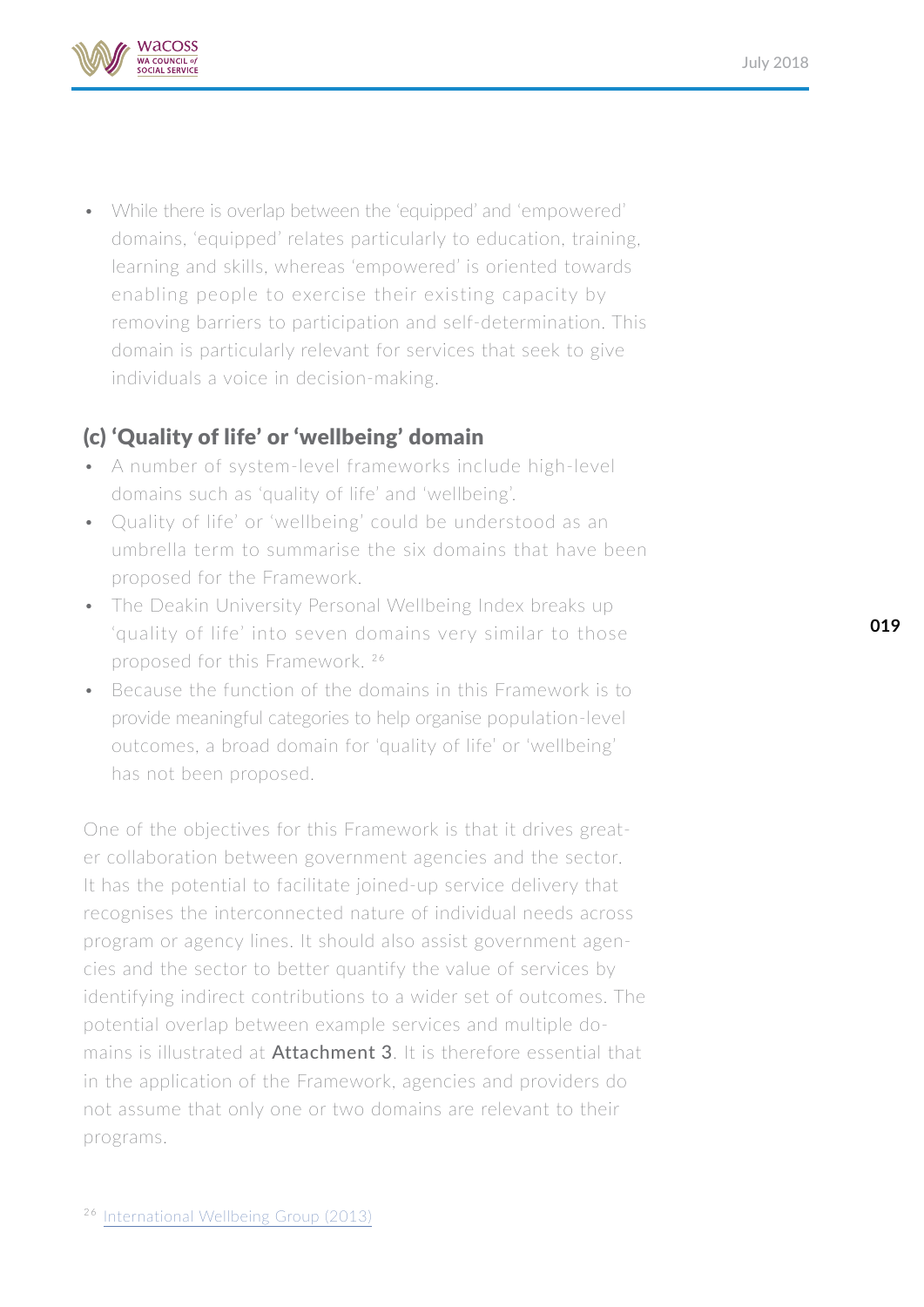#### 3. Outcomes

The population-level outcomes included in the Framework are examples only, to illustrate the kinds of outcomes considered appropriate. It is recommended that the outcomes in the Framework should have the following key features:

#### (a) Long-term and aspirational

Development of long-term, aspirational outcomes is consistent with the Partnership Forum's 'positively framed and aspirational' criterion for outcome statements.

Identifying the short and medium-term outcomes which will contribute to progress against the long-term outcomes is an important part of developing a clear and transparent theory of change.

As noted above under 'structure', short and medium-term outcomes should be developed in the system and program-level frameworks developed underneath this Framework.

#### (b) Person-centred

Outcomes frameworks seek to articulate what is intended to be achieved, and can be framed in a number of ways, for example:

- the DSS' SCORE approach includes both client and community outcomes, such as "community structures and networks to respond to the needs of targeted clients / communities";
- Scotland's National Performance Framework articulates outcomes at a range of levels, for example, the 'economy' outcome is framed as "we have a globally competitive, entrepreneurial, inclusive and sustainable economy";
- the WA Primary Health Alliance is developing an outcomes framework which includes outcomes at the person, clinical, system and provider levels.<sup>27</sup> The system outcome is described as "all services cooperate and coordinate the planning and delivery of care for people, their families and communities in partnership within teams and across services"; and

<sup>27</sup> [WA Primary Health Alliance \(2018\) Outcomes Framewor](https://www.wapha.org.au/commissioning-flexible-funding/outcomes-framework/)k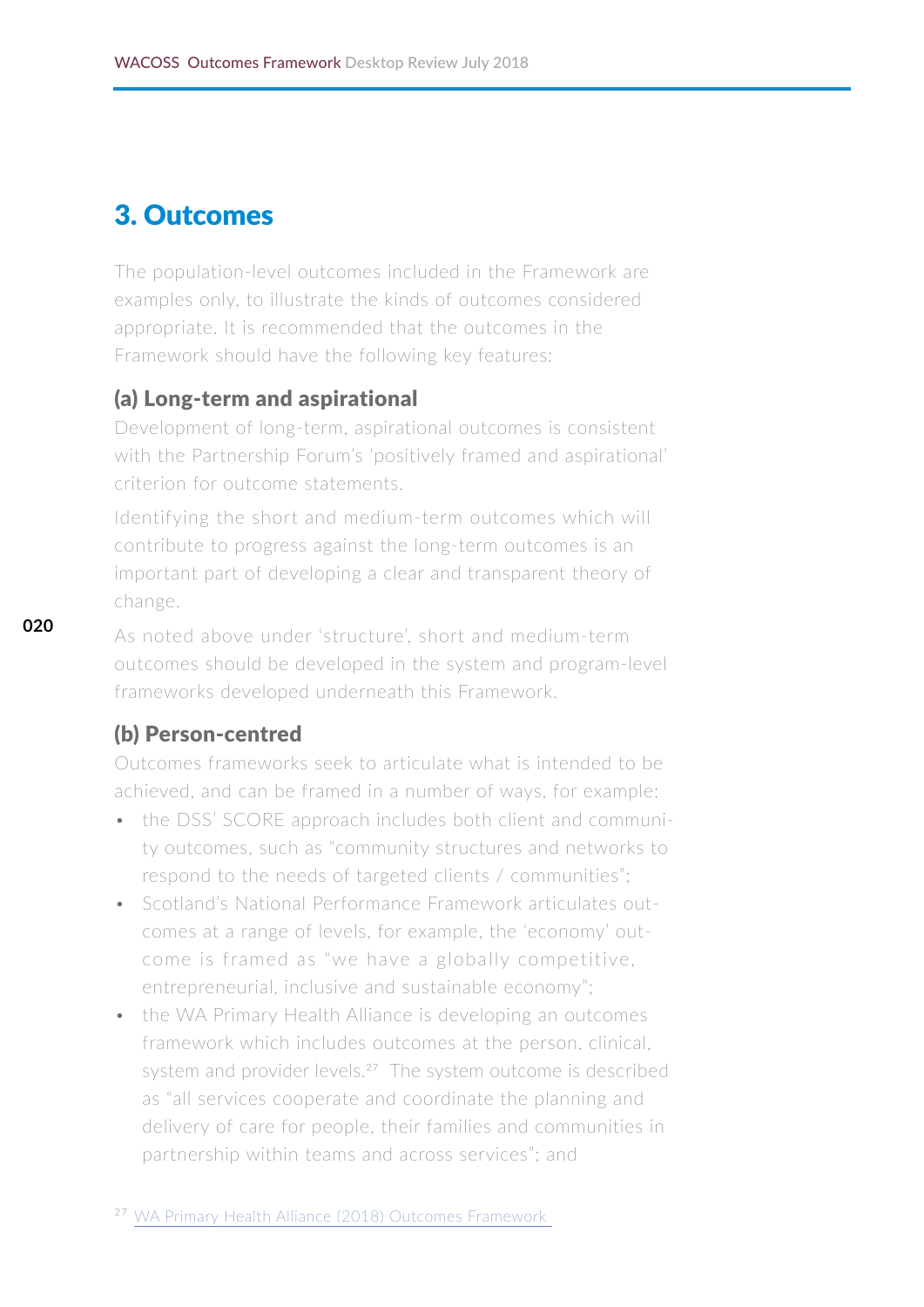

• the Australian Capital Territory's outcomes framework for children and young people is structured in terms of 'layers of influence', and includes outcomes at the individual, family and community levels.

Articulating the change we want to see in families, communities, the economy and the service system is important, and will often be linked to the outcomes we are seeking to achieve for people.

Particularly when defining outcomes for a particular cohort such as children, framing outcomes at individual, family and community levels may be appropriate and feasible in a single framework.

However, there is a risk that by attempting to capture different layers of outcomes in a single population-level framework, we will fail to clearly identify the difference we are trying to make in people's lives.

This is consistent with the approach taken by NSW, Victoria and New Zealand and in a number of system-level frameworks, including the Mental Health Commission's outcomes statements, and the Framework for Children in Out-of-Home Care.

Where evidence suggests that particular conditions for families, communities or the economy are linked to a population-level outcome in the Framework, this is likely to be included as an indicator for that outcome. For example:

- Outcome: people are connected to their local communities;
- One indicator could be: proportion of community venues rated as accessible.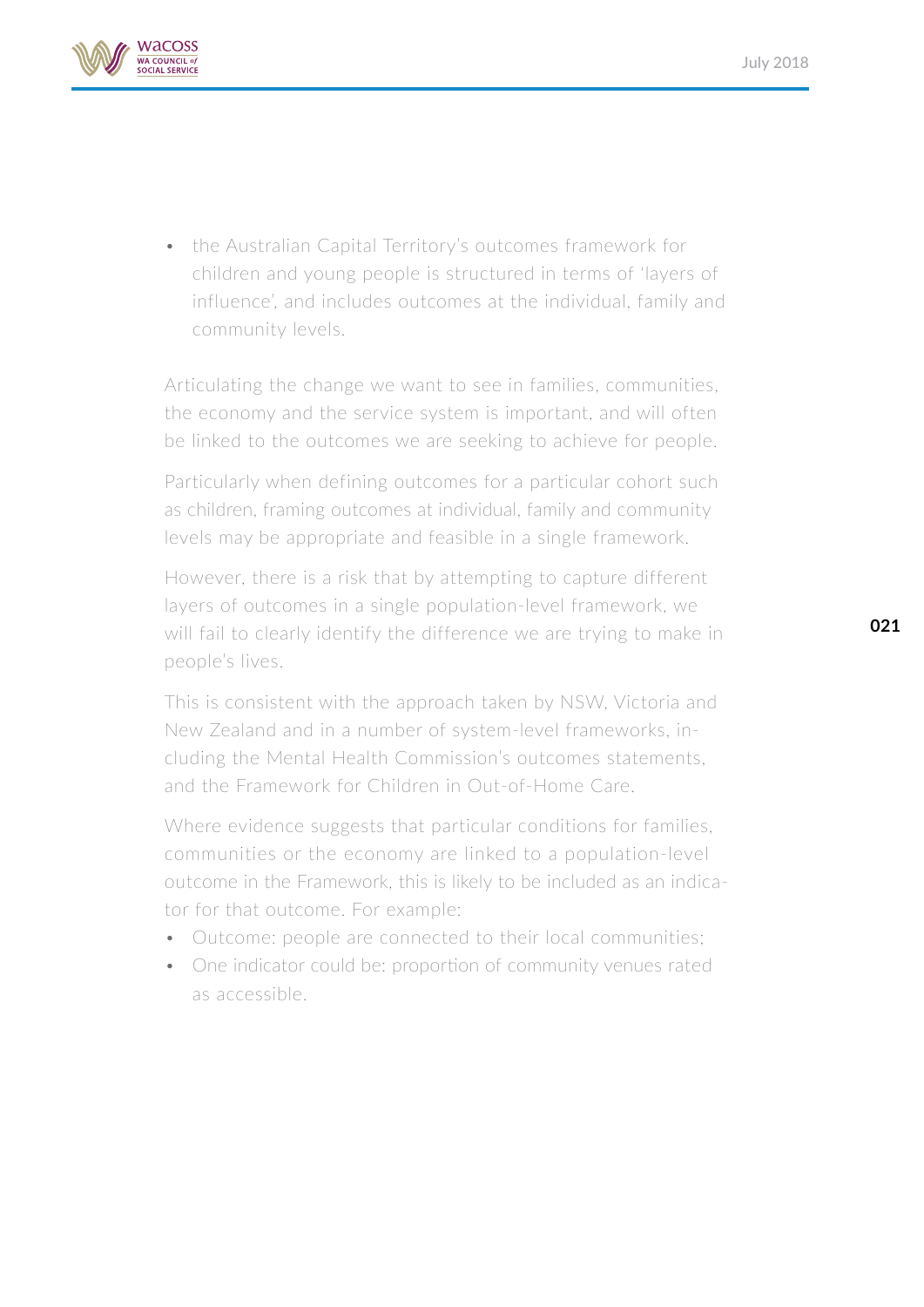#### (c) Manageable number of outcomes per domain

Consistent with the approach in a number of other jurisdictions, it is recommended that the Framework include long-term, aspirational outcomes for each domain.

It is also recommended that the Framework break domains into multiple outcomes. This has been discussed above in relation to the structure for the Framework.

The appropriate number of outcomes will depend on the domain, but the number should be kept manageable, noting that these population outcomes may be reported against in the Our Communities report. As a guide, each NSW domain sets out two to four outcomes, and each Victorian domain sets out two to three outcomes.

While the number of outcomes should be kept low, outcomes should be separated out into discrete outcomes that can be linked to individual indicators.

#### For example:

- "Western Australians have improved physical and mental health" would more appropriately be broken down into two outcomes, each linked to their own indicators;
- "Western Australians are engaged in schooling and transition to further training or employment" captures two different outcomes. The data may show that engagement in schooling is improving, but transition to further training or employment is declining, and so these outcomes should be individually tracked and reported on.

#### (d) Include some mechanism for transparently identifying government priorities

The Victorian literature review notes that there is a trade-off between taking a wide and a narrow outcomes focus. While a narrow focus enables us to focus on what is most important, this provides an incomplete picture of what we are trying to achieve.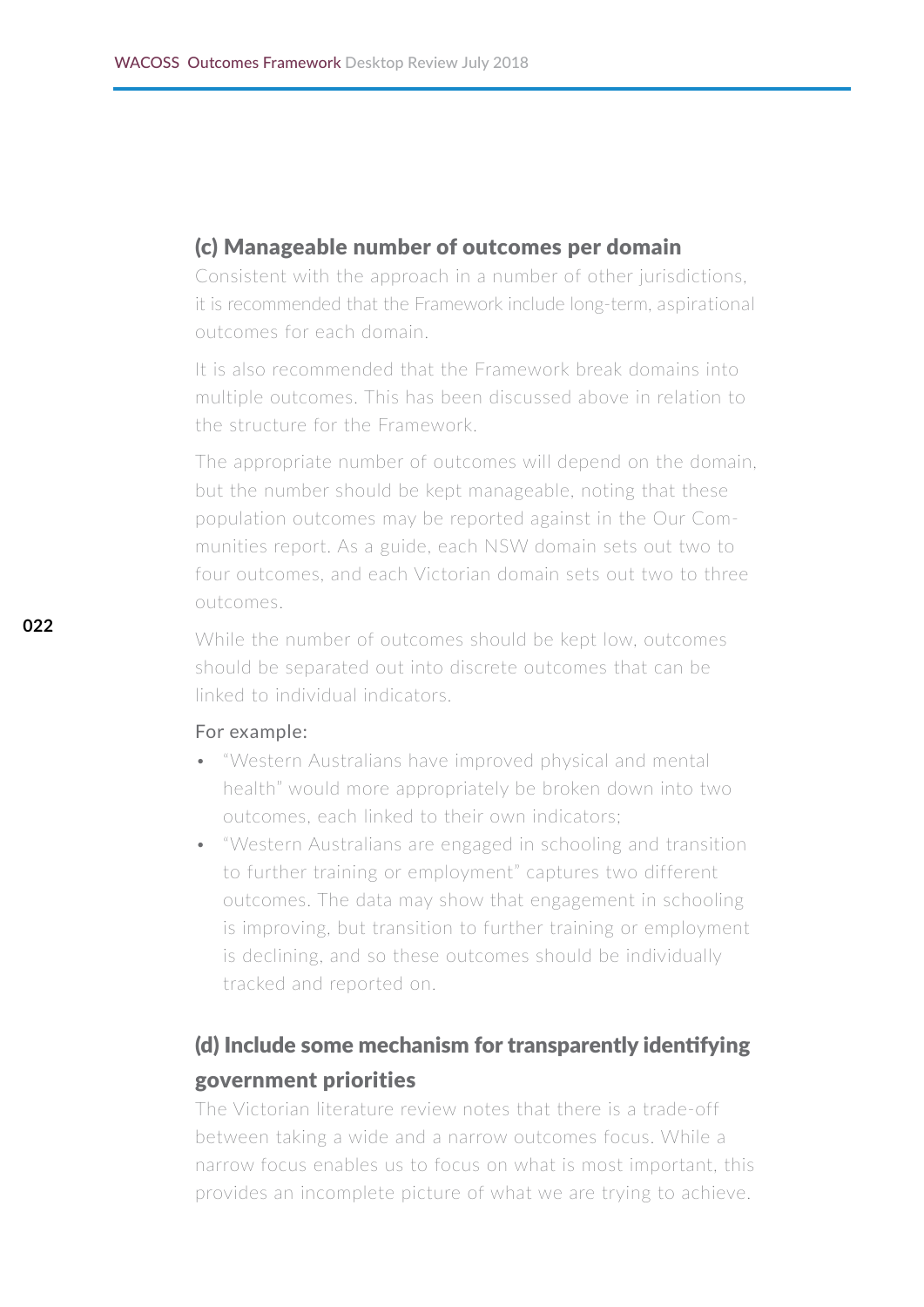

Breakthrough Britain recommends a consistent, evidence-based mechanism for prioritising potentially endless lists of goals into a clear and organised hierarchy. 28

If the Framework only focuses on priority outcomes, this restricts the Framework's longevity. However, it is acknowledged that government needs to make decisions about the outcomes that are to be prioritised at a given time, in light of the most pressing needs and the available resources.

Given these decisions are being made, there needs to be some mechanism for clearly identifying those priorities. Therefore, it is recommended that:

- the Framework articulate the full range of high-level outcomes we are trying to achieve for people in WA; and
- to maximise transparency, some mechanism be included to signal the government priorities that will guide investment decisions.

This indication of priorities could be included in the Framework itself, in reporting against the Framework or using some other mechanism.

In New Zealand, the entire outcomes framework is built around three priority cohorts. However, this leaves a significant gap in the formulation of outcomes for other groups of people, and significantly limits the lifespan for the outcomes framework.

The NSW framework has recorded priorities at the indicator level by denoting particular indicators as "Premier's priorities" and "State priorities". These are framed as targets, for example "increase the proportion of students in the top two NAPLAN bands by 8%".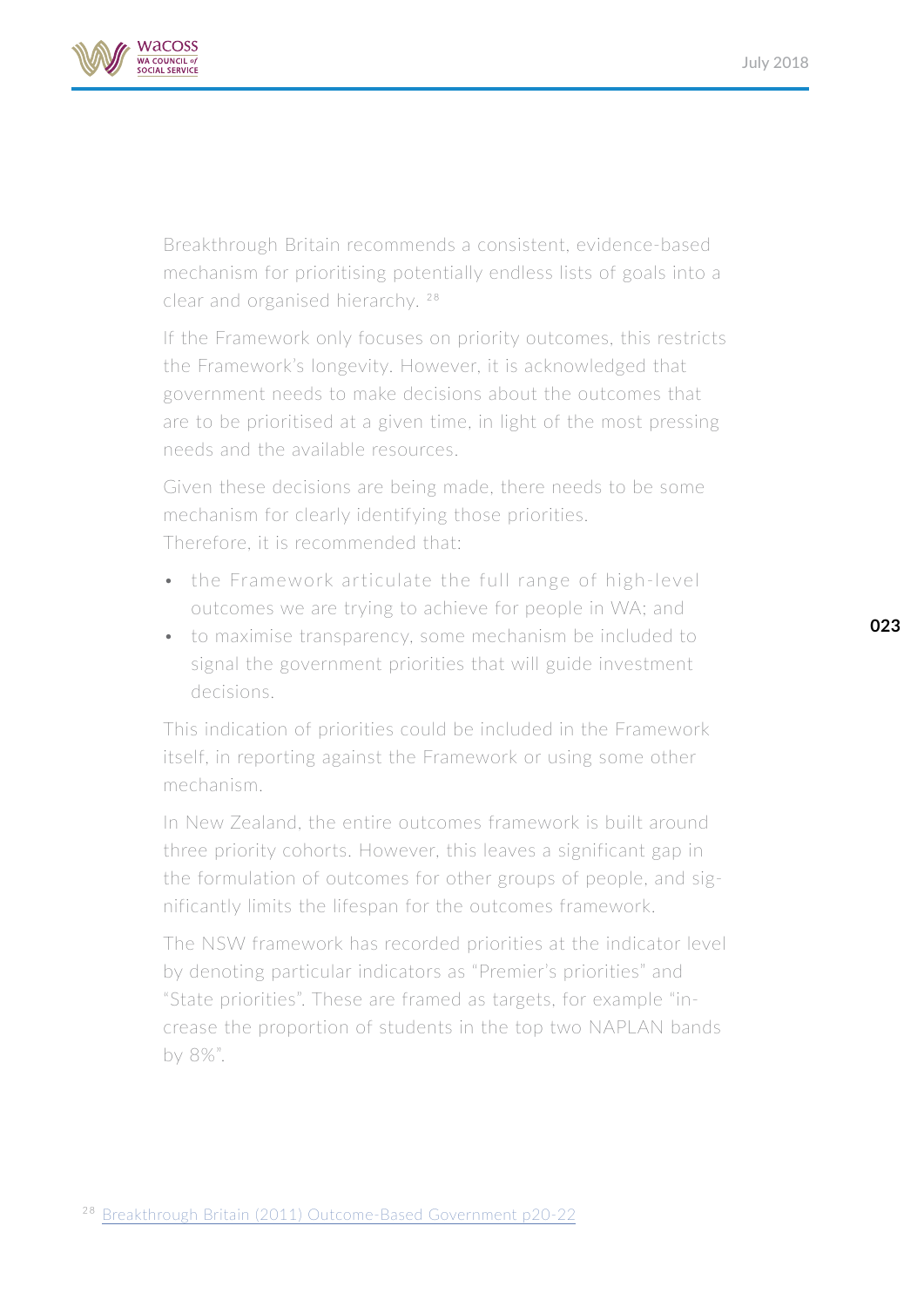An appropriate mechanism for recording government priorities requires further discussion with the members of the Supporting Communities Forum Outcomes Working Group.

This should be considered in the wider context of the Service Priority Review's recommendations for the introduction of whole-of-government targets.

#### (e) Developed with significant input from relevant agencies, sector and community

The outcomes included in this Framework are examples only, to illustrate the kinds of outcomes proposed to be included in the Framework. These examples are also not exhaustive.

It is acknowledged that outcomes are already embedded in the practice and governance of many government agencies and service providers. A population level Framework needs to build on and be informed by this work.

It is therefore recommended that appropriate population-level outcomes be developed and refined in close partnership with relevant government agencies and providers, and tested with the wider community.

The proposed Framework including example population outcomes is at Figure 3.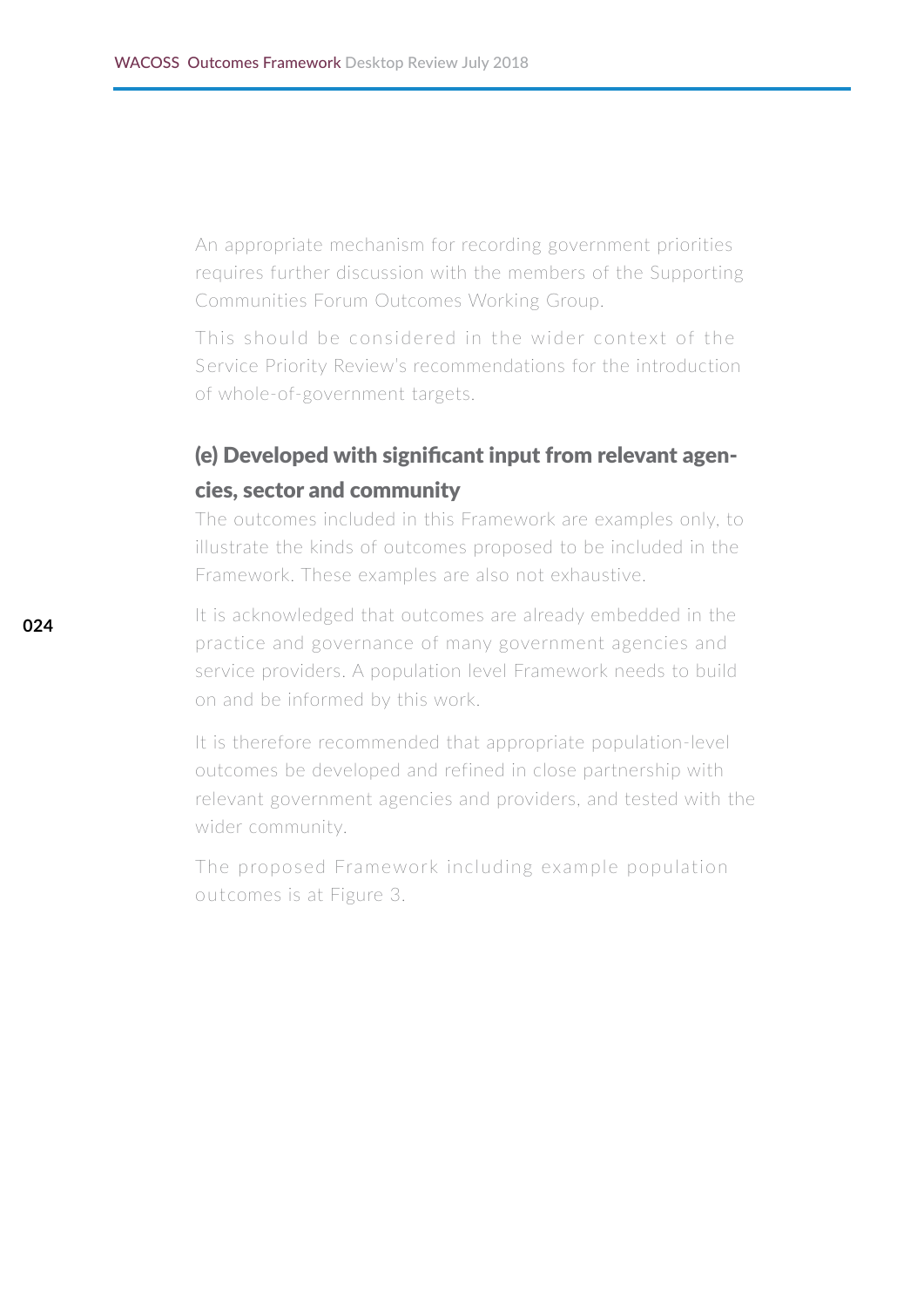

# **Outcomes Framework WA**

Domains and outcome statements:

**Stable** We have suitable and stable homes and are financially secure

Safe We are safe and free from harm

**Healthy** We are healthy and well

### **Equipped**

We are equipped with skills and resources to participate and contribute

### **Connected**

We have strong relation-<br>ships and are connected to culture and community

### Empowered

We are empowered to exercise our capacity

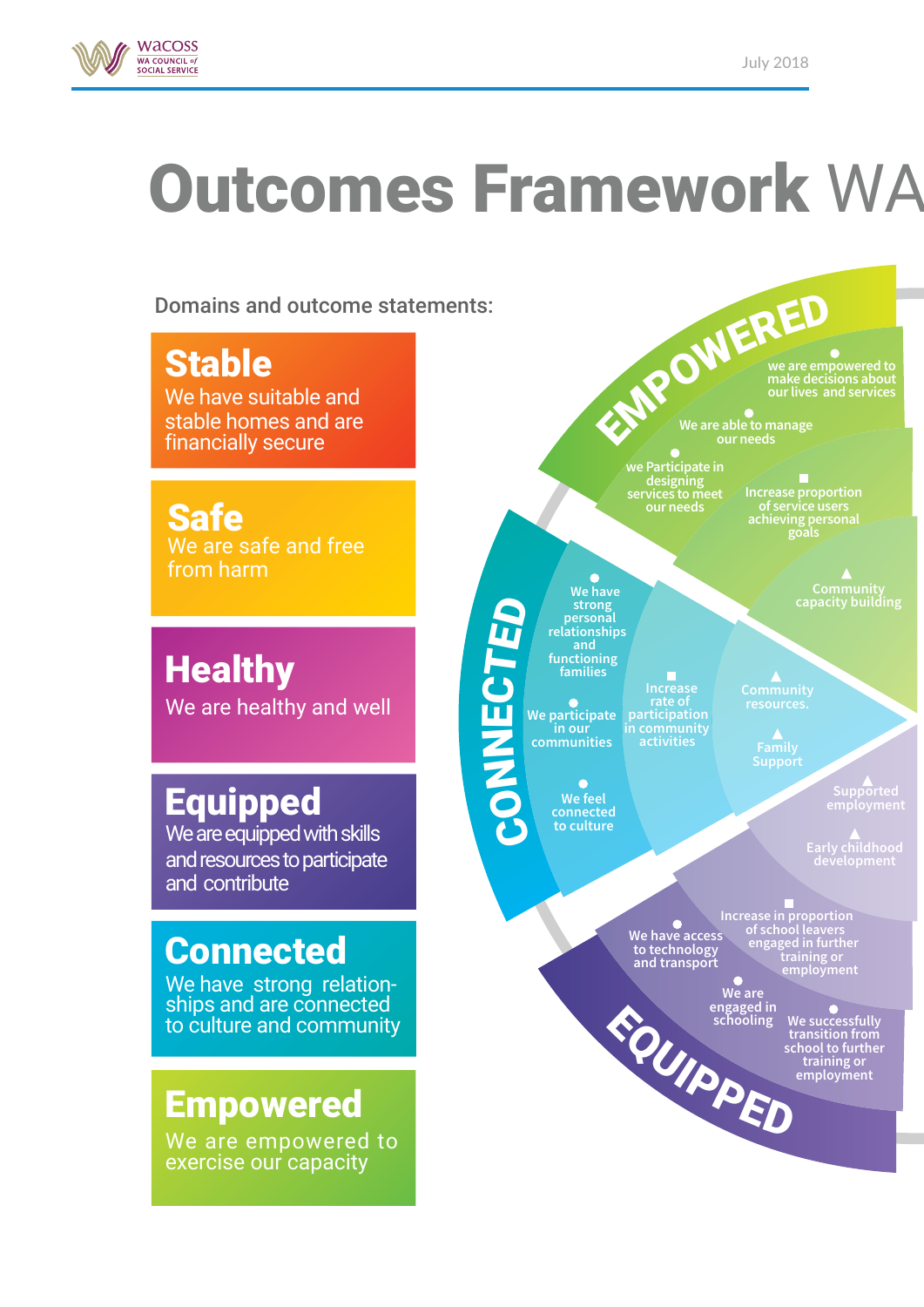# **Draft**



Domains and outcome statements: Framed to focus on people's needs, not agency portfolios. Aspirational.

Population outcomes: Examples only. Long-term. aspirational. To be developed and prioritised with input from relevant agencies, providers and the community.

Population indicators: Examples only. To be developed with input from relevant agencies, providers and the community. elect indicators to be reported in Our Communities Report.

Example service areas: Many service areas likely to cross multiple domains. E.g. suicide prevention = safe and healthy.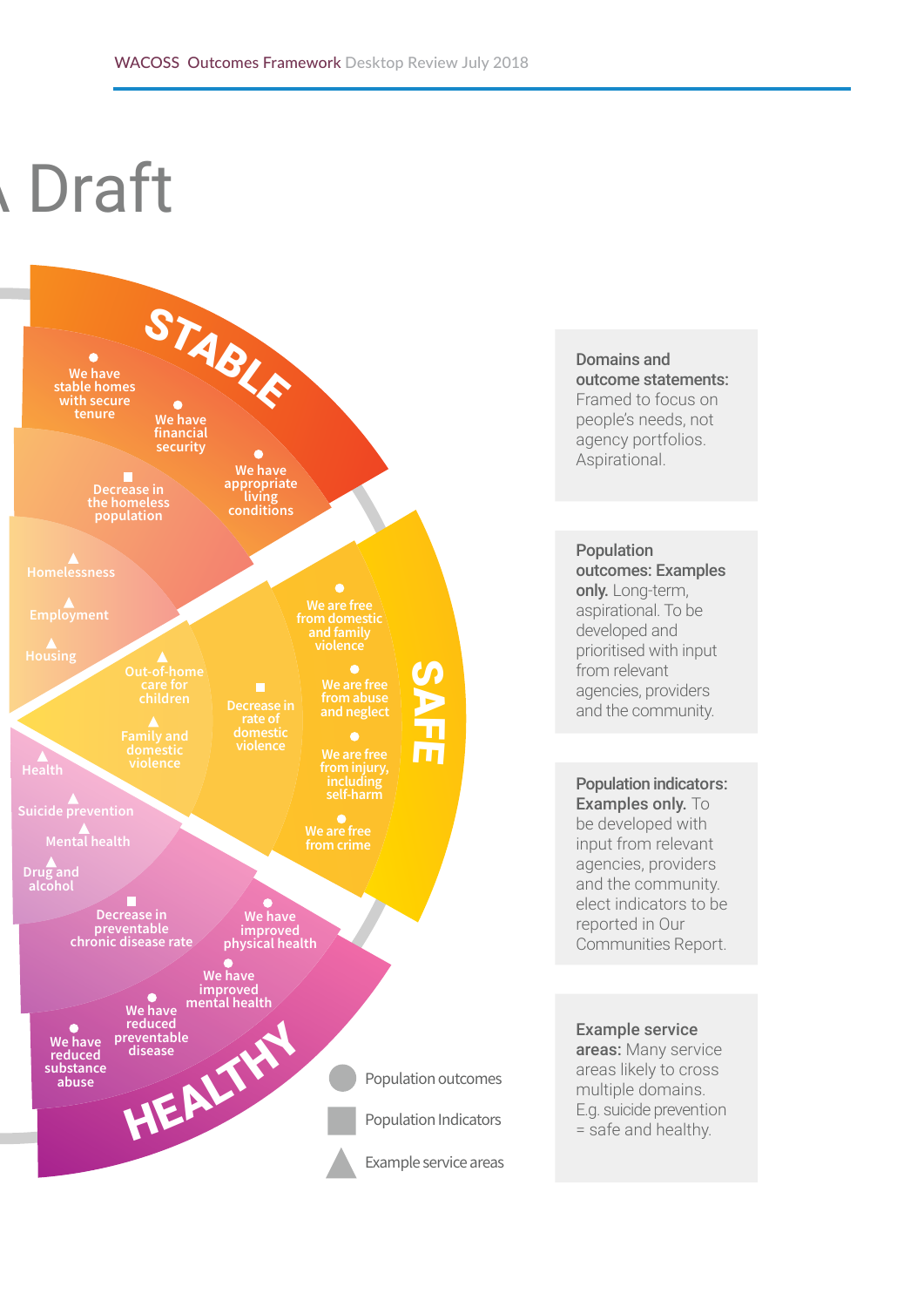

### 4. Indicators

#### (a) Desktop review

Indicators should provide information about the extent to which outcomes are being achieved, and are essential in ensuring the Framework is measurable and accountable. The SVA literature review identifies a set of criteria for the development of appropriate measures:29

- Validity the indicator should provide valid information about whether the outcome has been achieved;
- Reliability the indicator should be defined in the same way over time and should reliably return the same result;
- Timing appropriate timing should be considered for measurement of the indicator;
- Resourcing data from the indicator should be collectable with available resources;
- Credibility the indicator should meet the needs of stakeholders and those using the Framework; and
- Observable -- the indicator should be quantifiable where required.

In its report on Outcomes-Based Government, Breakthrough Britain also notes that indicators must avoid the extremes of being too vague, or being too focused on outputs.<sup>30</sup> For example "people are safer" would be an inappropriate indicator under the 'safe' domain, because it is too vague and impossible to measure. Conversely, "more people are receiving domestic violence services" is not necessarily a reliable indicator about reduction in domestic violence, because it is too output-focused, assuming that an increase in output will result in greater achievement of outcomes. A more appropriate indicator against a family and domestic violence outcome would simply be "decrease in rate of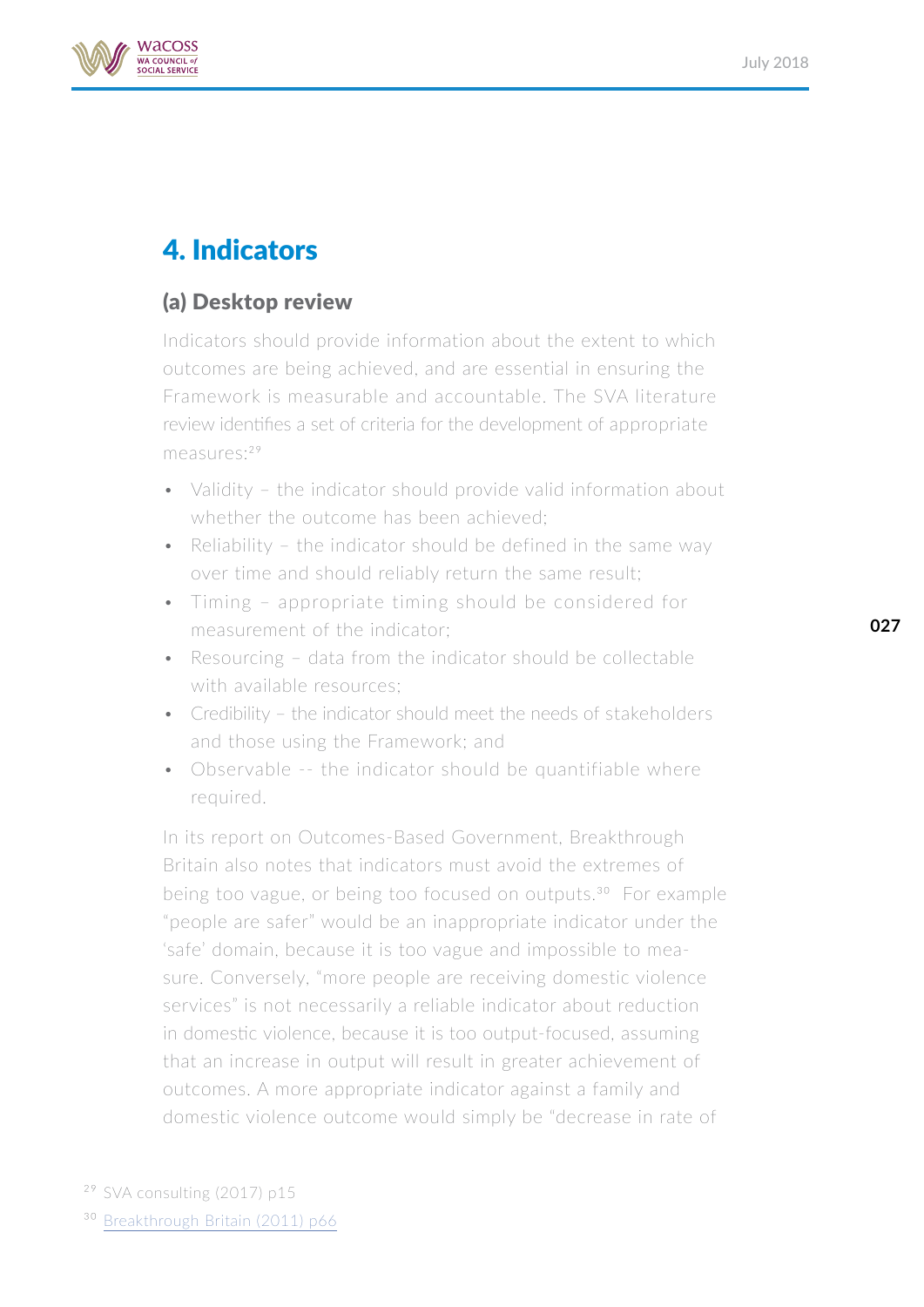domestic violence", along with other related indicators such as "decrease in domestic violence reoffending". There is an obvious logical link between these indicators and the population-level outcome of being free from domestic and family violence.

Frameworks in NSW, New Zealand, Scotland and the Australian Capital Territory all include indicators which are specific and measurable, and NSW, Scotland and the ACT clearly link indicators to appropriate data sources.

In contrast, the Victorian framework includes a number of indicators which are difficult to define or measure, such as "increase healthy start in life" and "increase mental wellbeing". The Victorian framework then builds in an addition level of "measures", which incorporate the kinds of specific, measurable data that other jurisdictions include at the indicator level. In Victoria, a data dictionary has been developed which explains how data will be collected.

Scotland provides an example of good practice in the area of indicator reporting, where a 'National Performance' website records data against the 81 Scottish indicators. The website is interactive, and allows users to view progress for particular cohorts. The website also summarises the proportion of indicators where performance is improving, maintaining or worsening. The ACT framework similarly publically reports on its indicators on its website.

#### (b) Analysis and recommendations for WA Framework

To maximise the clarity and simplicity of the Framework, and consistent with good practice, it is recommended that indicators in the WA Framework are specific and measurable, avoiding the need for an additional level of "measures" to be built into the Framework.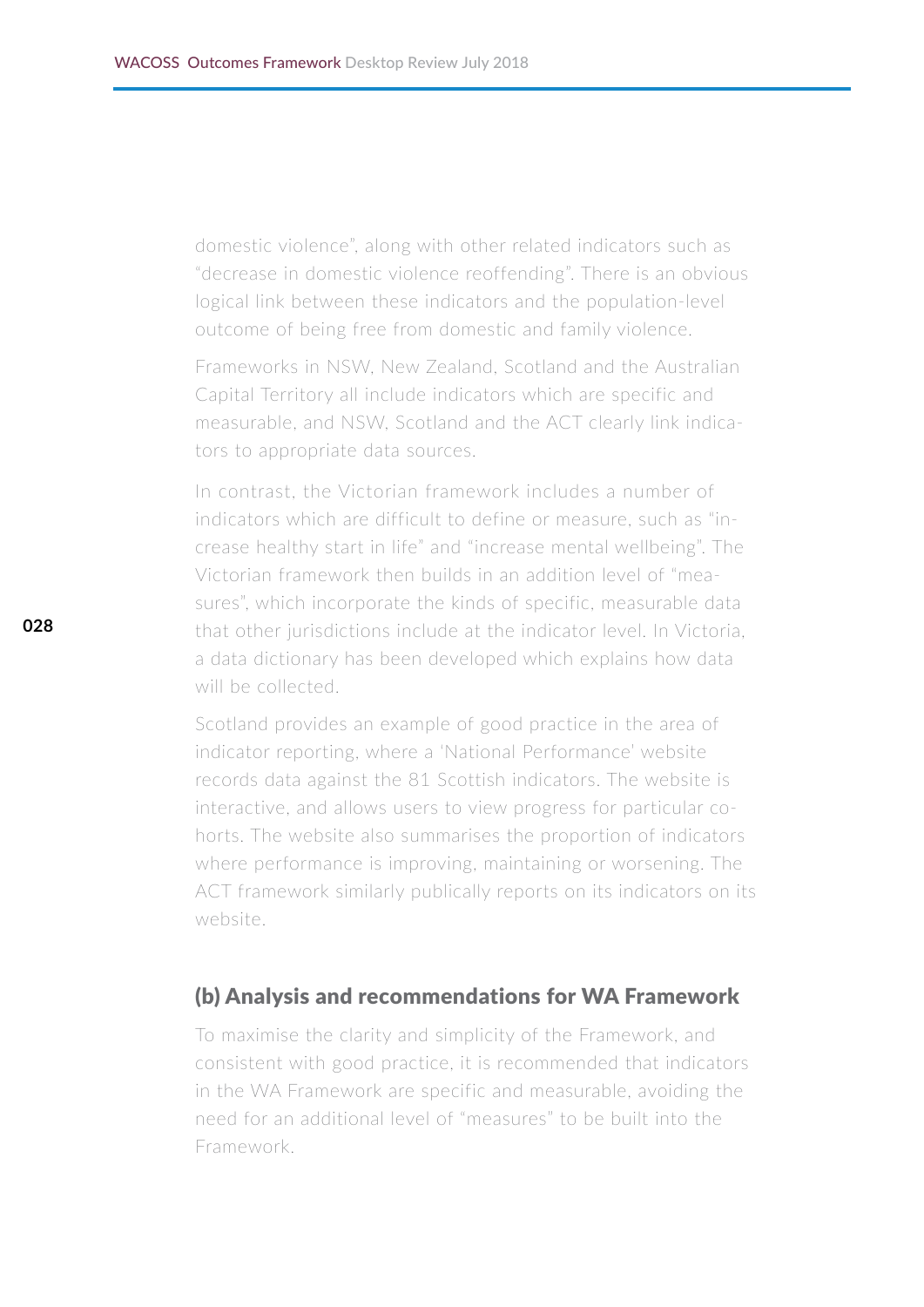

To maximise accountability, it is also recommended that indicators are publicly reported on at appropriate intervals. One of Government's objectives for this Framework is that it provide a basis for information to inform a biennial

Communities report. To maximise simplicity, and consistent with this direction, it is recommended that the Framework include a manageable number of headline indicators, to be reported in the Our *Communities* report. It is recommended that these are developed in partnership between government agencies and the sector, and would provide a quick snapshot of progress against the population-level outcomes in the Framework.

In addition to these headline indicators, it is recommended that data experts from government agencies and the sector contribute to a larger bank of indicators linked to each of the relevant outcomes. These indicators will maximise our understanding about how we are tracking against our population-level outcomes as a State. This approach is broadly consistent with the NSW approach, where Premier and State priority indicators are listed in the high level depiction of the framework, but a more comprehensive indicator bank has been developed to sit behind the Framework.

#### 5. Approach to particular cohorts

#### (a) Desktop review

While system-level frameworks will necessarily focus on a particular group of people, a population-level framework needs to capture outcomes for all people in the jurisdiction. However, it is important to consider how the Framework will capture and monitor progress on outcomes for particular cohorts.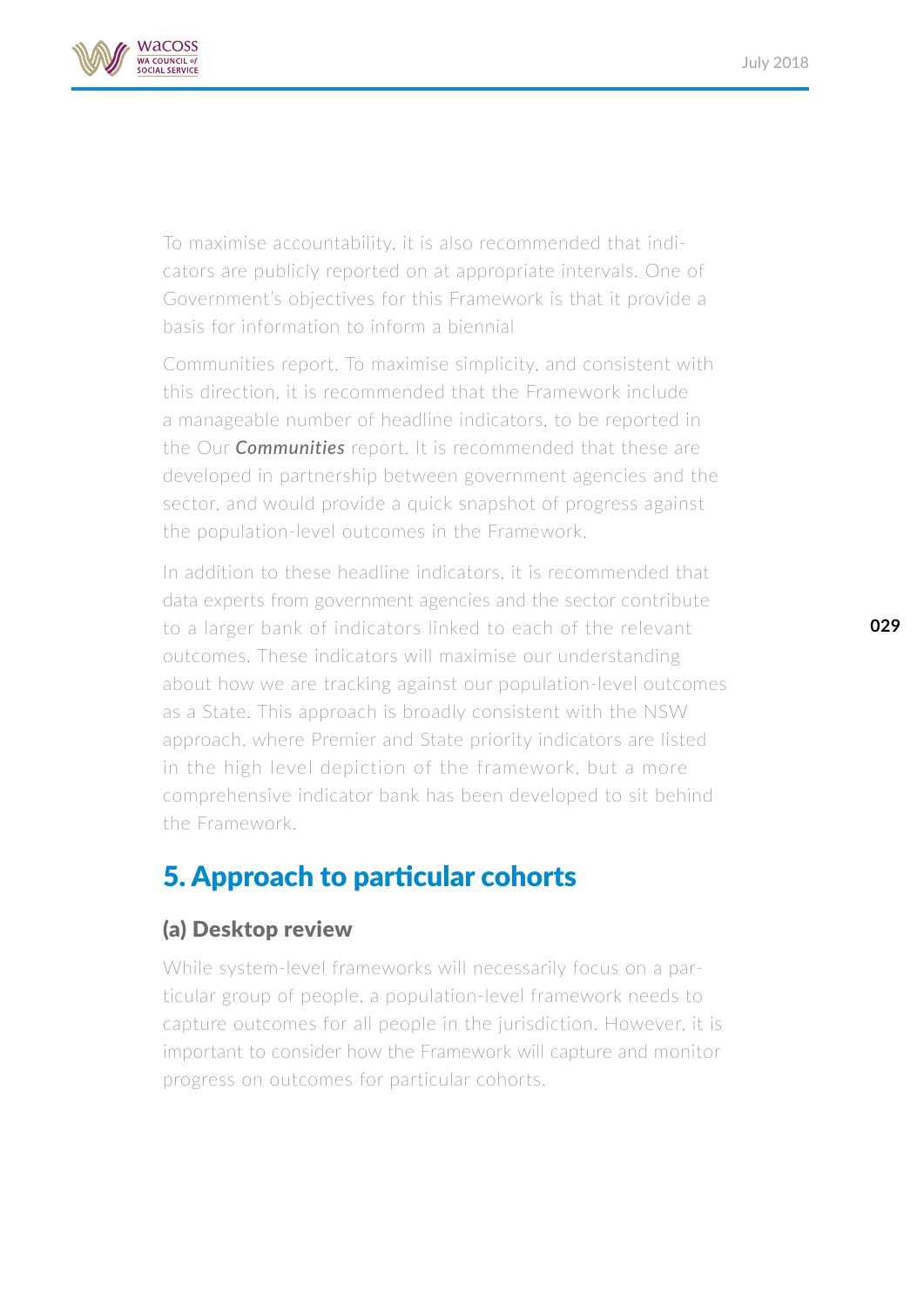This is particularly critical for vulnerable groups, as the Framework can assist in identifying gaps between outcomes for these groups and the wider population.

Frameworks have taken a range of different approaches to capturing outcomes for particular cohorts:

- In the NSW framework, domains and high-level outcome statements are framed at a whole-of-population level. However, some population-level outcomes have been included for particular cohorts. For example, the health domain includes a specific outcome on improving Aboriginal health outcomes, and the safety domain includes an outcome on the safety of children;
- Under the Victorian framework, all outcomes are framed at a whole-of-population level, and only two indicators relate to a specific cohort. Particular cohorts are included at the 'measure' level;
- New Zealand's framework takes the most cohort-specific approach to its framework, with a separate structure developed for each of the three priority cohort groups: children, vulnerable young people and victims and perpetrators in the justice system;
- The Scottish performance framework is generally focused on the whole population but includes one outcome that relates to 'growing up'. Some of the indicators under the 'health' and

'education and skills' outcomes also relate specifically to children.

#### (b) Analysis and recommendations for WA Framework

The approach to identifying outcomes and measuring progress for particular cohorts is a complex issue requiring significant input from government agencies, the sector and the community.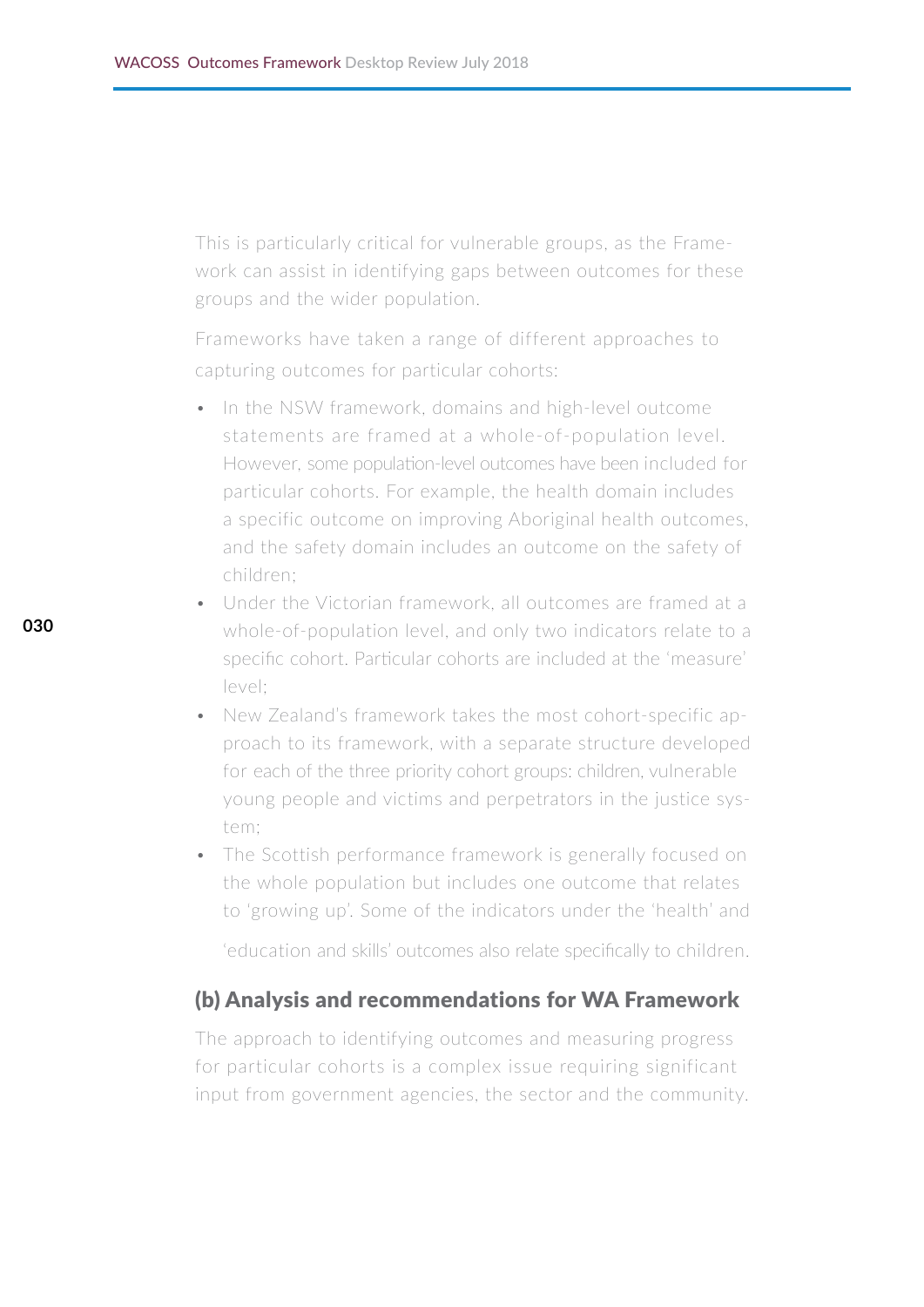

As a starting point, it is proposed that all domains and outcomes in the Framework are framed at a whole-of-population level, and that consideration is given to including appropriate cohort-specific indicators. These cohorts could be framed by cultural or linguistic group, age or place. This approach would enable the Framework to articulate aspirational wellbeing outcomes for all Western Australians, while requiring transparent tracking and reporting of progress for vulnerable cohorts.

Consideration should also be given to including a particular section in the biennial *Our Communities* report that relates to specific priority cohorts. For example, following reporting against outcomes and whole-of-population indicators, the report could include a section on 'children and young people'. This could provide a snapshot of the wellbeing of children and young people, drawing data from across all domains, and comparing this to whole-of-population data.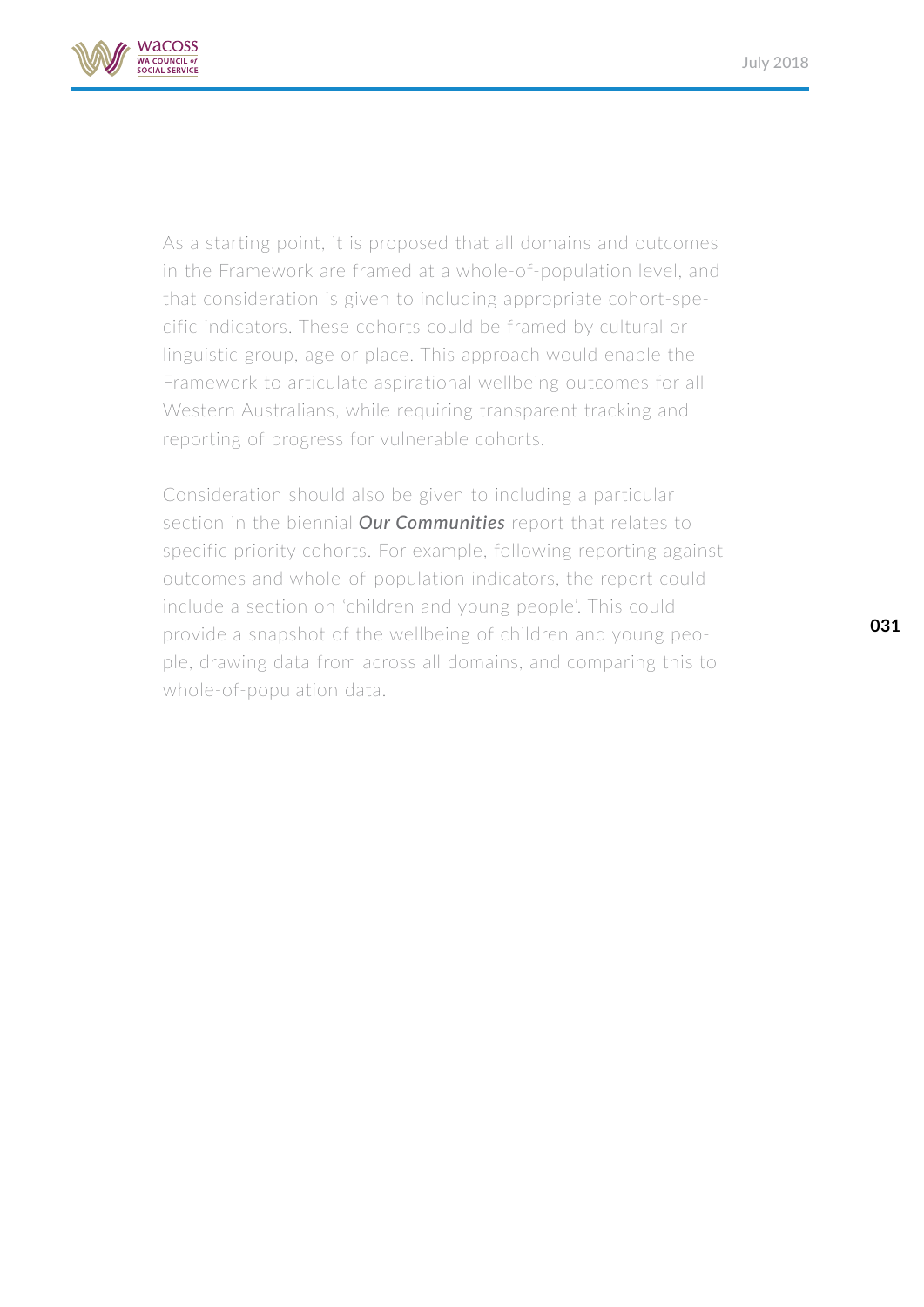#### 6. Interaction with other State Government initiatives

#### (a) Desktop review

At present, a significant number of reforms are underway in WA that are related to the design and implementation of the Framework. Relevant State Government initiatives and reforms include:

- wider work of the Supporting Communities Forum, including work to develop a biennial Our Communities report;
- recommendations of the Service Priority Review, including the development of whole-of-government targets;
- release of the second version of the Delivering Community Services in Partnership Policy;
- embedding of the 2017 Machinery-of-Government reforms;
- development of agency-specific outcomes frameworks, including by the Department of Communities;
- existing approaches to outcomes-based management across State Government agencies; and
- Sustainable Health Review.

While a population-level framework has not yet been developed for WA, over the past decade there has been an increased focus on outcomes for State Government agencies and for the community services sector. The Department of Treasury's Outcome-Based Management performance management framework (OBM Framework) sets out government goals and provides for the development of agency level desired outcomes. These are then linked to key performance indicators against which agencies are to report.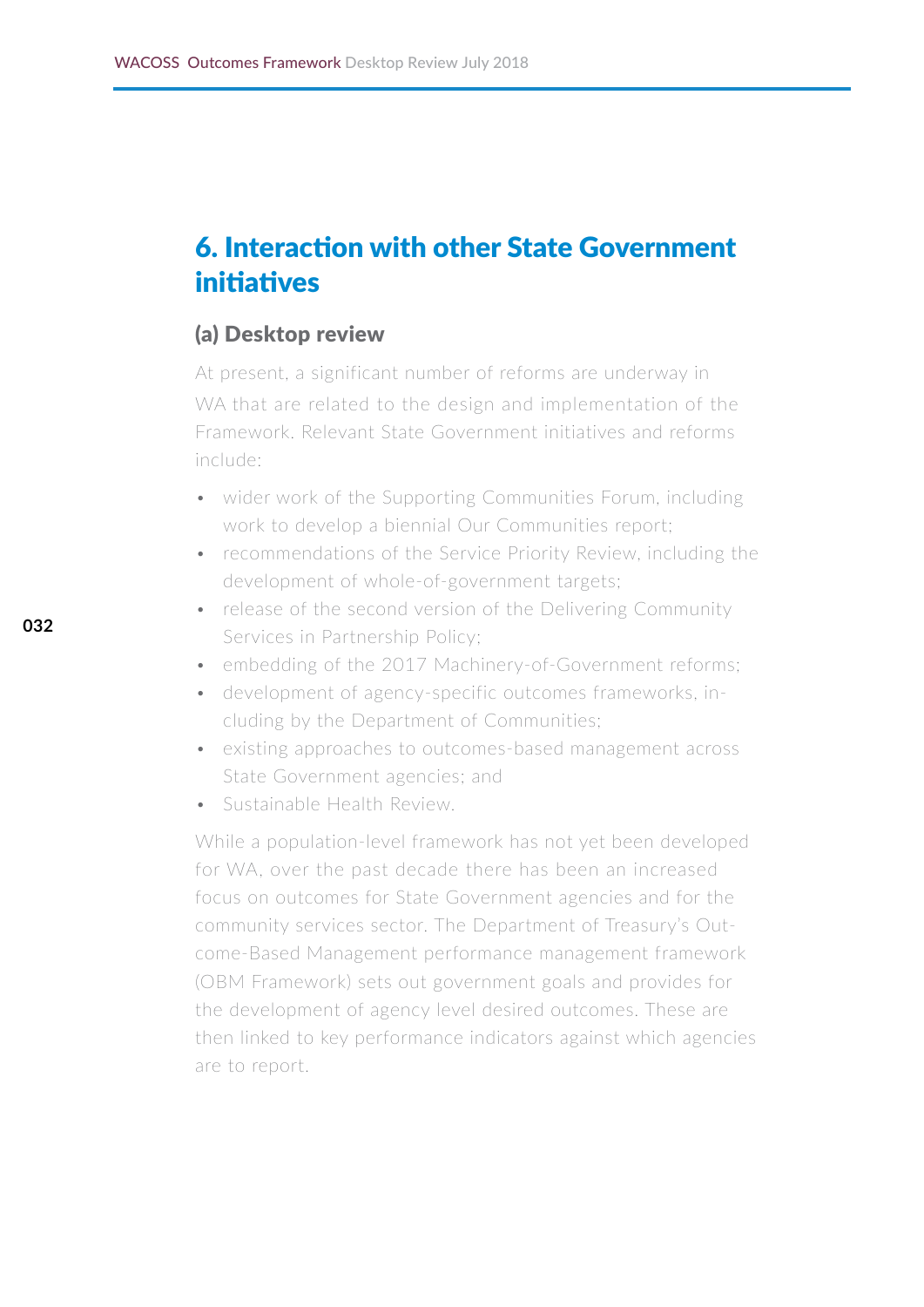

Existing agency-level outcomes frameworks, outcomes approaches and strategic plans have been considered as part of this desktop review, including:

- Mental Health Commission's 2012 outcomes framework;<sup>31</sup>
- WA Health's Performance Management Framework;<sup>32</sup>
- Framework for Children in Out-of-Home Care, developed by the then Department for Child Protection and Family Support in 2016;
- Department of Communities' draft outcomes framework (currently under development); $33$
- 2012-2017 Youth Strategy (new framework currently under development); and
- Department of Education's Strategic Plan.<sup>34</sup>

The desktop review has also considered:

- WA Primary Health Alliance's draft outcomes framework; and
- draft framework developed under the 'standardising outcomes' project.

While some of these documents are now out of date, they have assisted in developing and refining appropriate domains. In addition, Chief Executive Officers of public sector agencies are subject to CEO performance agreements under s47 of the Public Sector Management Act 1994. These establish priorities and key performance indicators which are intended to drive agency activity and hold agencies accountable for their performance. These may inform the development of outcomes for the Framework.

<sup>&</sup>lt;sup>31</sup> [Mental Health Commission \(2012\) Mental Health Outcomes: Indicators and](https://www.mhc.wa.gov.au/media/1662/mh-outcomes-indicators-and-examples-of-evidence-final.pdf) Examples of Evidence

<sup>&</sup>lt;sup>32</sup> [Department of Health System Performance Management framework](http://ww2.health.wa.gov.au/Our-performance/Frameworks-and-planning-documents)

<sup>&</sup>lt;sup>33</sup> [Department of Local Government and Communities \(2012\) Youth Strategic Framework 2012-](http://Department of Local Government and Communities (2012) Youth Strategic Framework 2012-2017 ) [2017](http://Department of Local Government and Communities (2012) Youth Strategic Framework 2012-2017 ) 

<sup>34</sup> [Department of Education \(2016\) Strategic Plan for WA Public Schools 2016-2019](http://\\server1\UserDocs\alison\Downloads\STRATEGIC PLAN FOR WA PUBLIC SCHOOLS 2016-2019.pdf)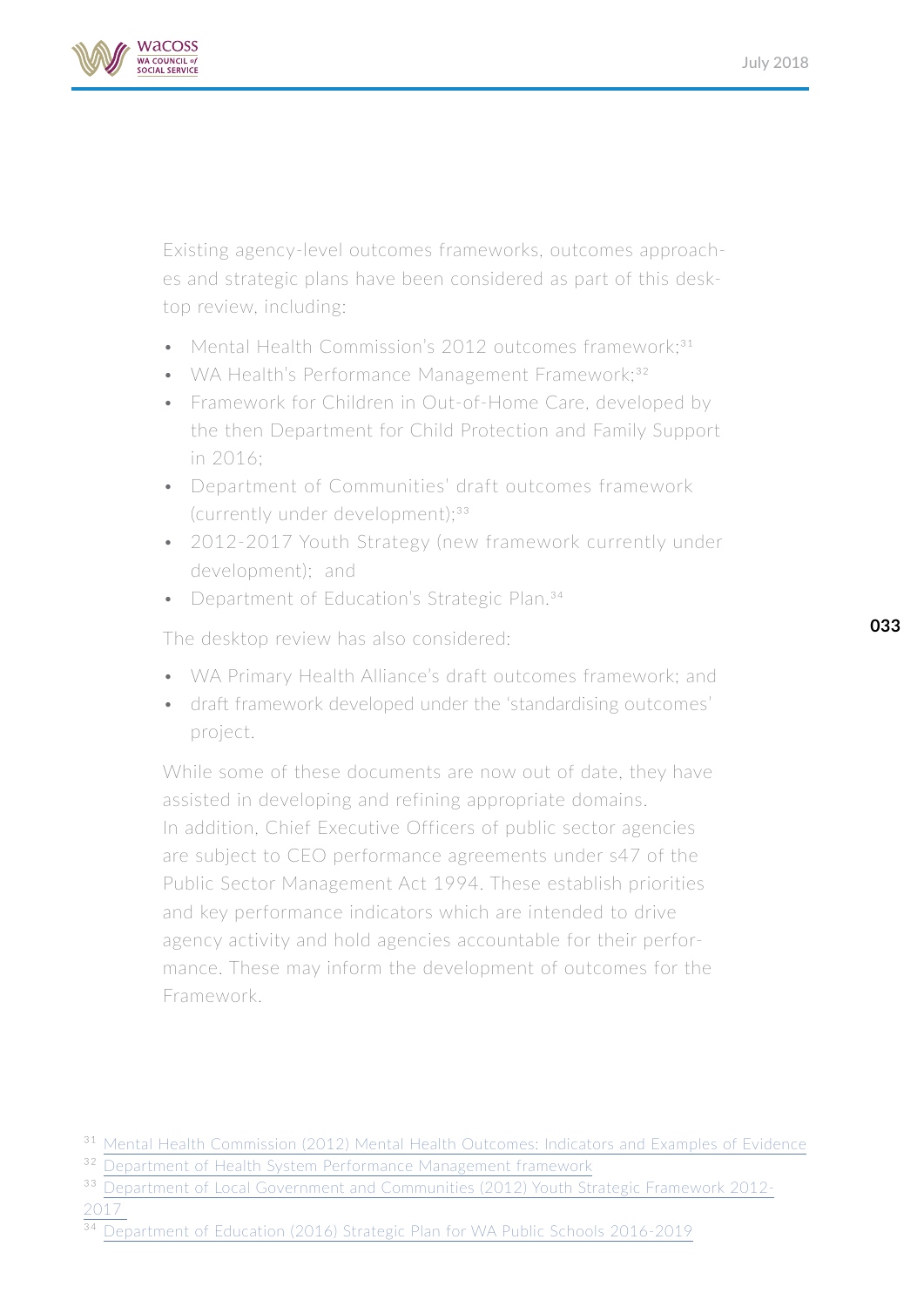Driven by a desire to understand the difference that services make to people's lives, and informed by a strong body of literature and good practice, many service providers have also progressed significant work to develop their own outcomes approaches. In 2011 the Delivering Community Services in Partnership Policy contributed to an increased focus on commissioning for outcomes, which has continued to drive a stronger focus on outcomes in the sector

#### (b) Analysis and recommendations for WA Framework

As noted above, outcomes frameworks can be developed at the population, system, program or service level. This paper relates to the development of a population-level framework which cuts across government agencies. The Supporting Communities policy recommends the development of an agreed-upon framework to measure outcomes across the community services sector. This is intended to give government a clear picture of funding effectiveness, and should assist the sector to provide more targeted, flexible and innovative services. The policy notes that while outcomes are already being measured, there is a lack of uniformity in approaches.

To ensure that the Framework can deliver on these objectives, it is recommended that this population-level Framework operate as an overarching framework, so that system and program-level outcomes are articulated underneath this high-level structure of population-level domains, outcomes and indicators. Consistent with this approach, in NSW the Department of Family and Community Services has worked on the development of an outcomes framework for social housing underneath NSW's wider population-level framework.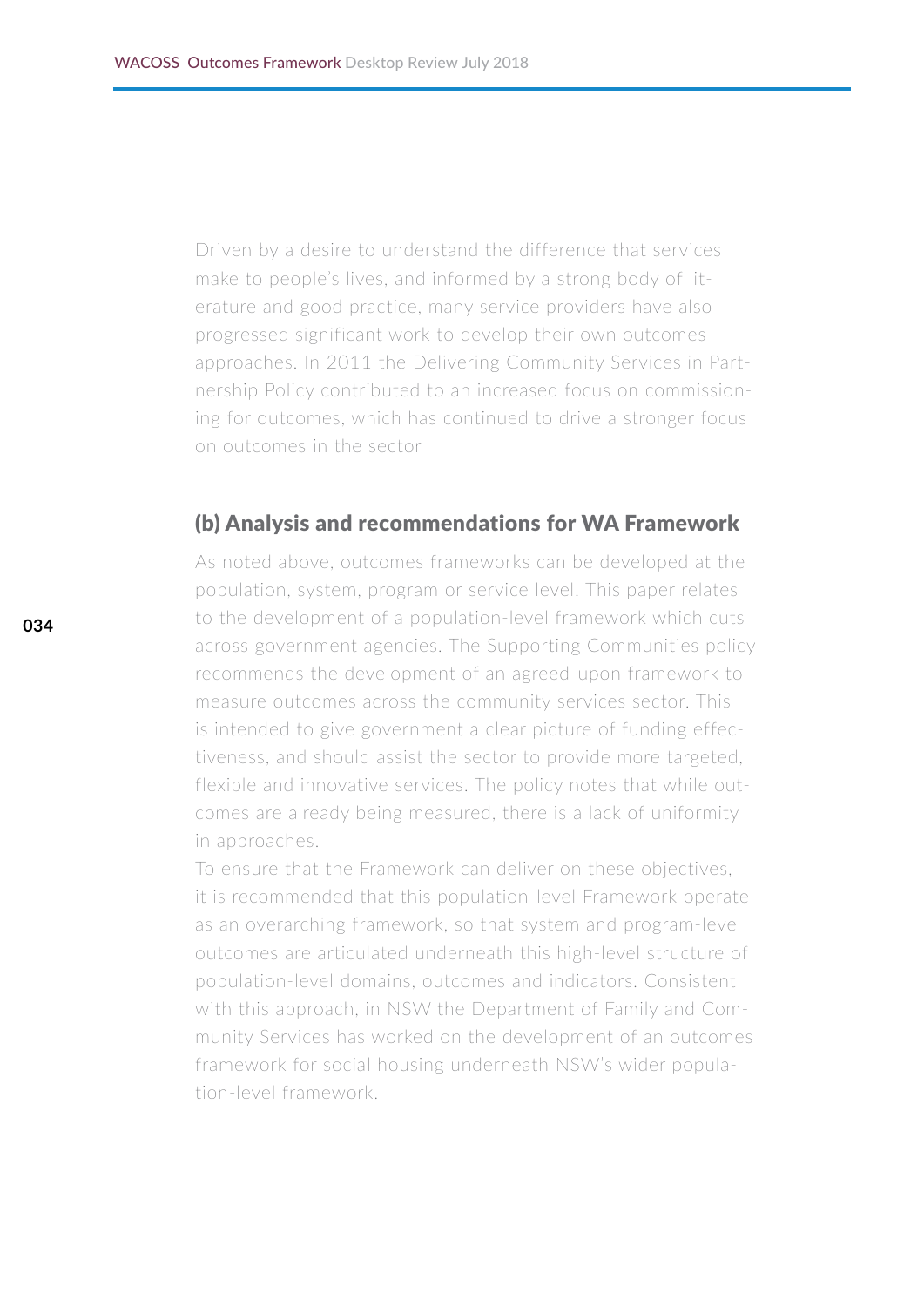

Similarly, in Victoria an outcomes framework for family and domestic violence has been developed under the wider populationlevel framework. While Victorian's population-level framework includes the indicator 'reduce prevalence and impact of family violence', the family violence framework provides a much greater level of detail on how this will happen and how it will be measured.



Figure 4: Hierarchy of population, system and program-level outcomes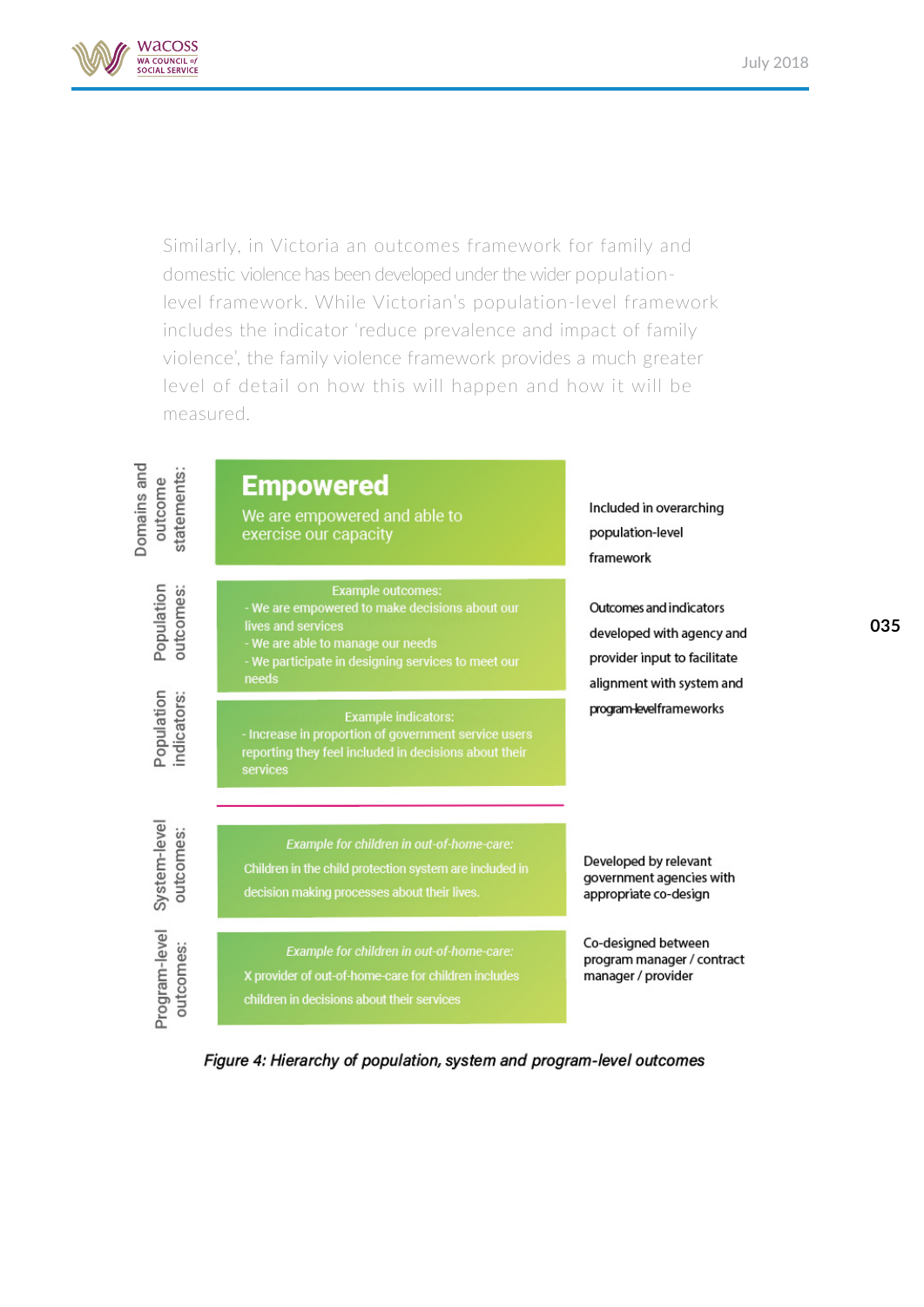#### Strategies to facilitate alignment

As noted above, significant work has already been undertaken by the sector and by government agencies in relation to outcomes and measurement. It is important that implementation of a population-level framework does not result in agencies and providers having to start again in designing outcomes approaches.

To mitigate these risks, it is recommended that the outcomes and indicators outlined in the Framework be developed with significant input from relevant agencies and providers, as well as the wider community. This will assist in identifying opportunities to align existing work, as well as ensuring that the Framework is informed by expertise across government and the sector. This is consistent with the NSW approach, where relevant agencies have assisted in the development of an indicator bank.

As part of the mapping exercise at **Attachment 2**, the proposed domains have been mapped against existing system-level outcomes approaches in WA. This demonstrates that the proposed domains and example outcomes are broadly consistent with the kinds of outcomes developed in a number of agency-specific frameworks, particularly the Mental Health Outcomes Statements, the draft Department of Communities outcome statements and the outcomes framework for Children in Out-of-Home Care. It is therefore anticipated that in many cases, agencies' existing approaches to outcomes will be able to line up under the domains of this population-level Framework without significant redesign.

Where agency-specific frameworks may need some alignment under this Framework, it is proposed that the timing for this could be staged according to planning and reporting cycles.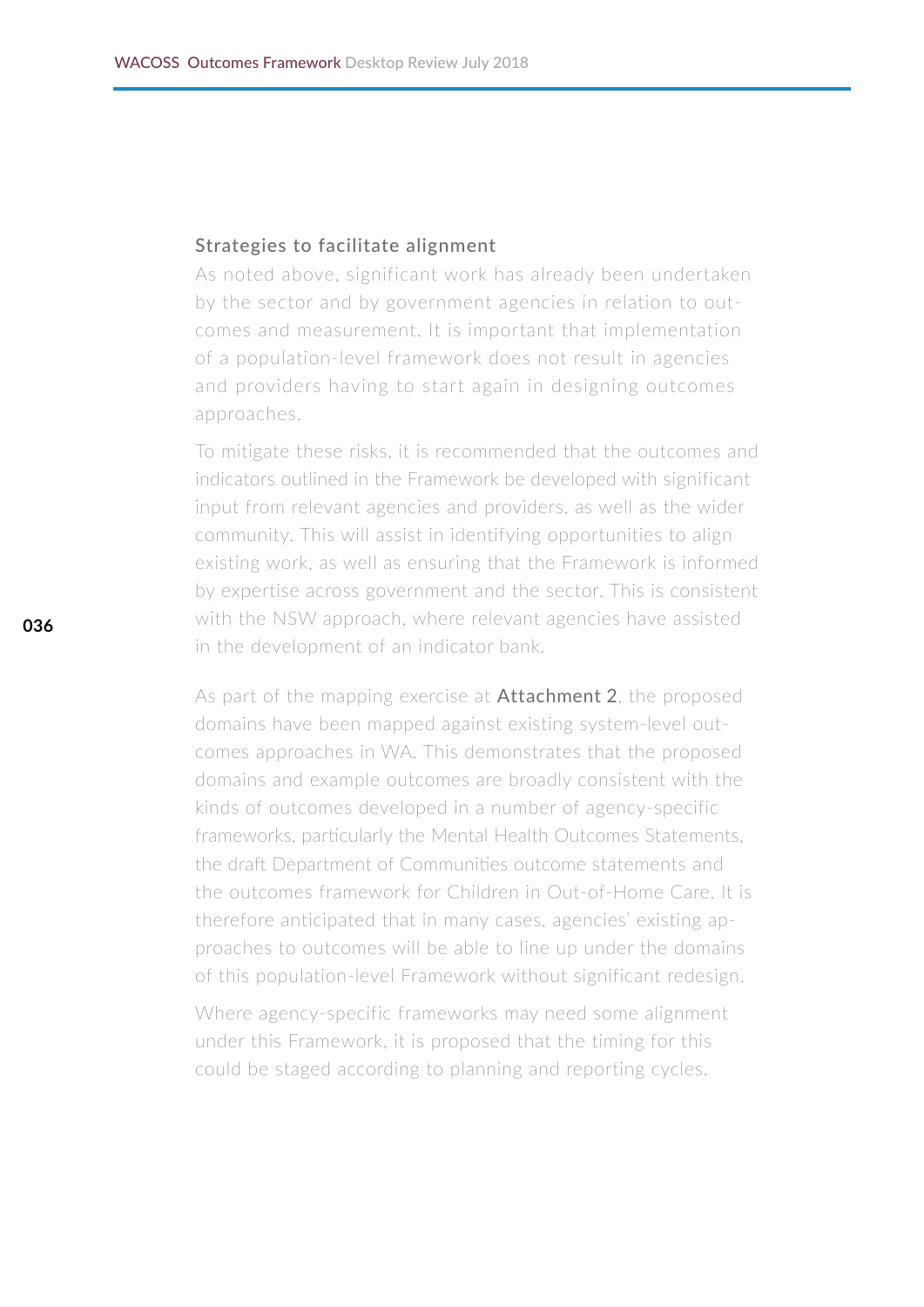

#### Department of Communities

WACOSS has engaged closely with Department of Communities to facilitate the alignment of a cross-agency population-level framework with the Department's own draft outcomes framework. Although these remain two separate pieces of work, with slightly different objectives, governed by different groups and requiring input from a range of stakeholders, there is already significant overlap in the top tiers of these frameworks, and both frameworks are capable of further structural alignment.

It is important to ensure ongoing and close dialogue between the two frameworks, and to work towards long-term integration of the domains and population-level outcomes. Establishing a single and unifying population-level framework for community services in WA will be an important step in supporting successful implementation of the Framework across the State. It is possible that this will become the work of the Management Group, comprised of WACOSS, Communities, as well as central government representatives from DPC and Finance.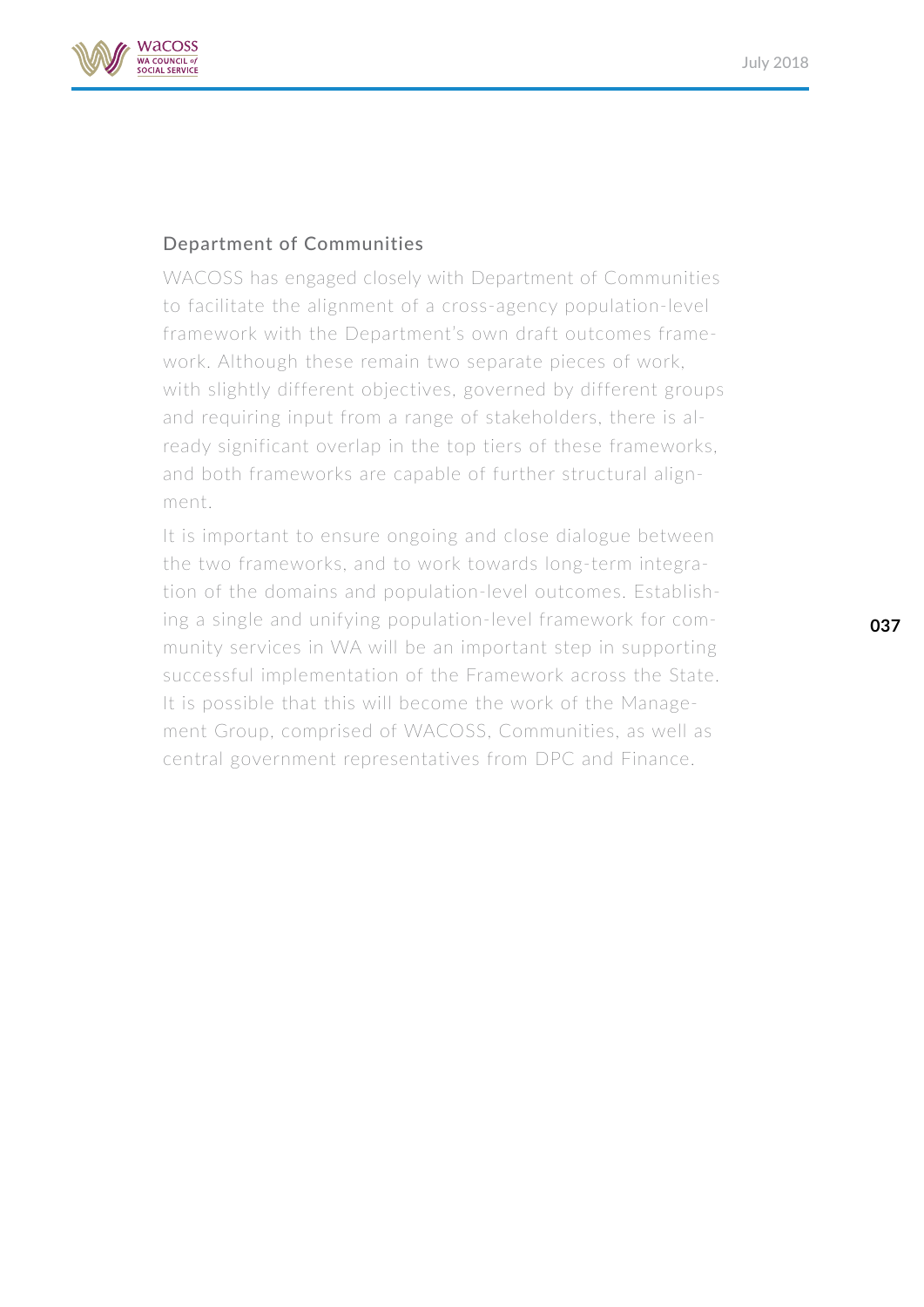## **Implementation**

The desktop review and related conversations with counterparts in other jurisdictions have confirmed that planning and investment in implementation are essential. Consideration needs to be given to an appropriate implementation strategy for the Framework, so that it can be effective in driving a stronger focus and on and commitment to outcomes across community services in WA. A comprehensive implementation strategy is outside the scope of this report, but some initial observations have been included as they have emerged from the desktop review.

Further clarity is required on the intended scope for the Framework, including the scope of 'community services', and how the Framework will encompass government-delivered services, as well as government-funded services. It is suggested that to drive consistency, collaboration and transparency at the highest level, the scope of the Framework be as wide as possible.

The SVA literature review outlines a range of levers which governments may be able to use to improve performance against outcomes, including performance-based contracting, incentive funding and publication of performance data. However, it notes that there is little guidance on which approach is best. $35$  It also identifies some lessons emerging from the literature on using outcomes to manage service delivery, including the importance of:

- having baseline data available;
- program-level outcomes in contracts being capable of attribution to the service provider;
- strong leadership within organisations, and a culture and capacity that supports measurement; and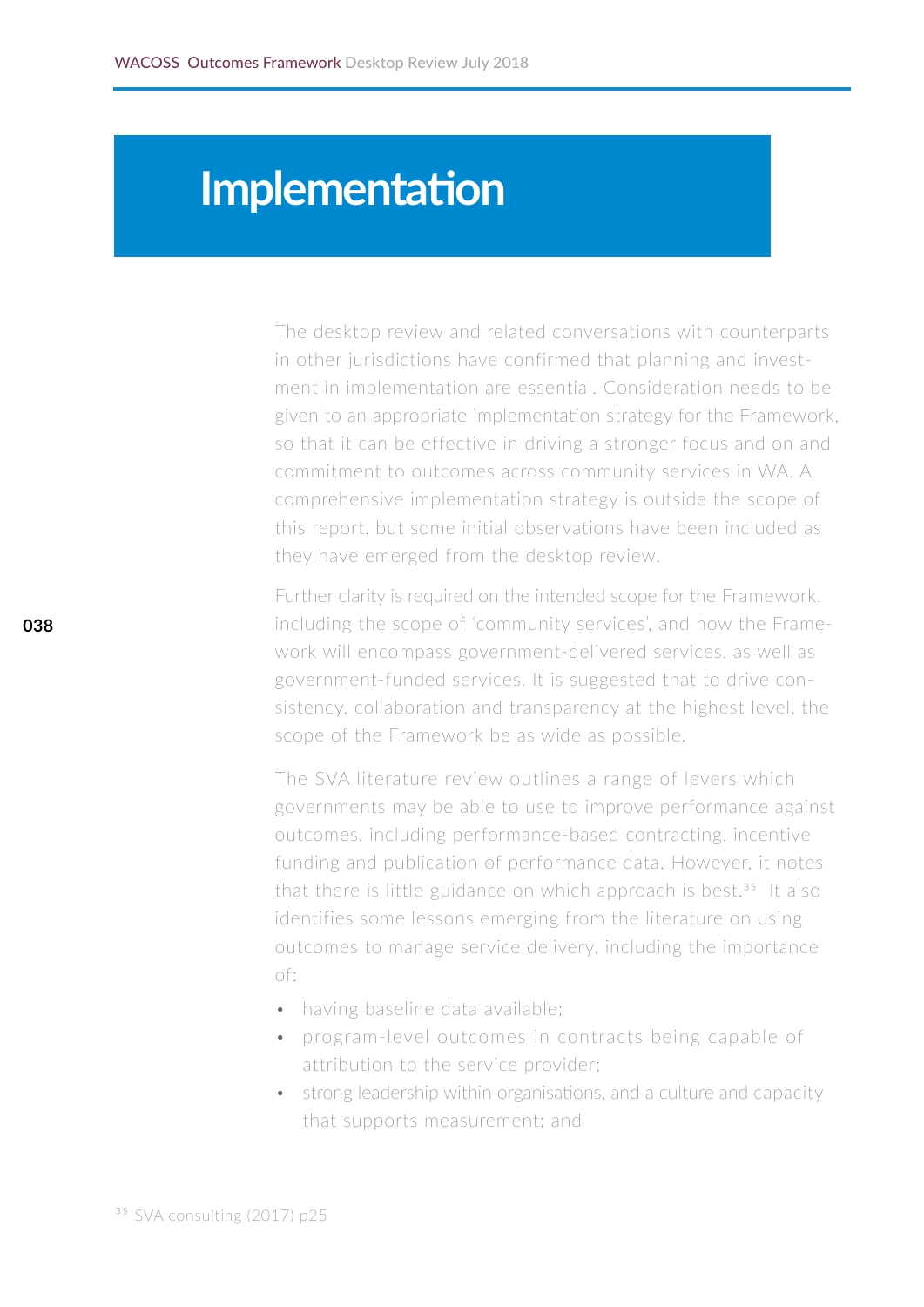

• managing risks of 'gaming' tactics (e.g. providers choosing clients for whom outcomes will be easiest to demonstrate). 36

In its 'Managing to Outcomes' guide, SVA also identifies likely concerns for providers, including:

- increased costs and administrative burden;
- decrease in funding security; and
- a requirement that providers solve all of the problems in people's lives.<sup>37</sup>

In designing an implementation strategy, consideration needs to be given to these concerns. It is anticipated that implementation concerns will continue to be raised during the public engagement phase.

Attention will also need to be given to the timing for implementation of the Framework. The SVA Literature Review outlines two different options: a 'big bang' approach and a staged approach. 38 There are particular benefits to the latter approach, as this enables learning and adaption before widespread implementation occurs. This can encompass piloting implementation of the Framework in a particular location, in a particular branch in a government agency, or for a particular program. This would enable testing in relation to how this population-level Framework can provide a structure and high-level direction for the definition of system and program-level outcomes.

<sup>37</sup> <SVA consulting, Managing to Outcomes: a guide to developing an outcomes focus, p9>

38 [SVA consulting \(2017\) p37](http://SVA consulting (2017) p37)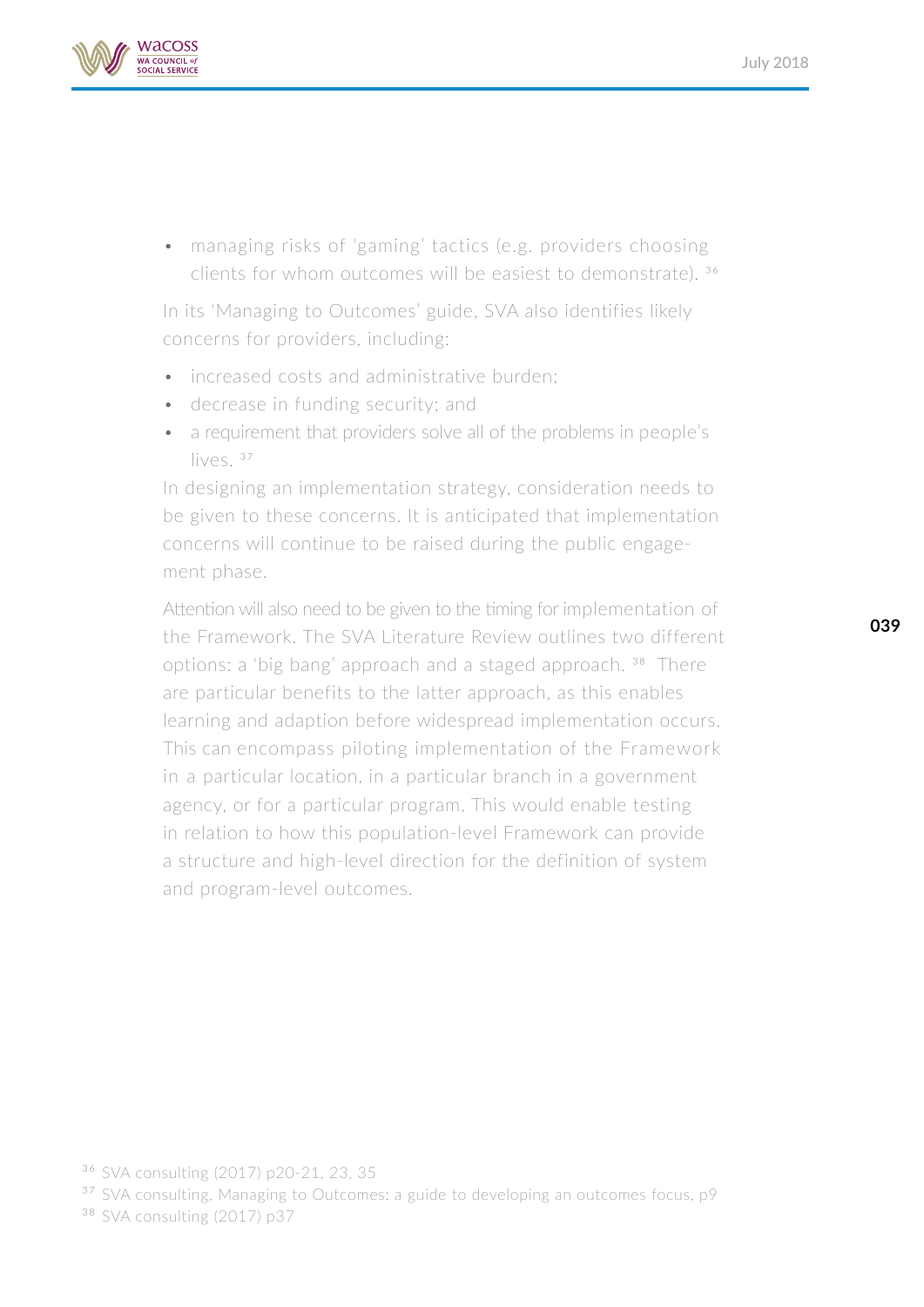# **Preliminary Summary of next steps**

- Consideration, feedback and high level agreement from the Supporting Communities Outcomes Working Group;
- Sector engagement process managed by WACOSS, DPC and relevant framework partners to test and capture input on the proposed domains and high-level outcome statements
- Close engagement with relevant agencies and providers to assist in the development of draft population-level outcomes;
- Close engagement with relevant agencies and providers (including data experts) to assist in the development of draft population-level indicators; and
- Work with the Management Group towards appropriate longterm integration with Department of Communities Framework;
- Engagement with the working group working on the Our Communities report.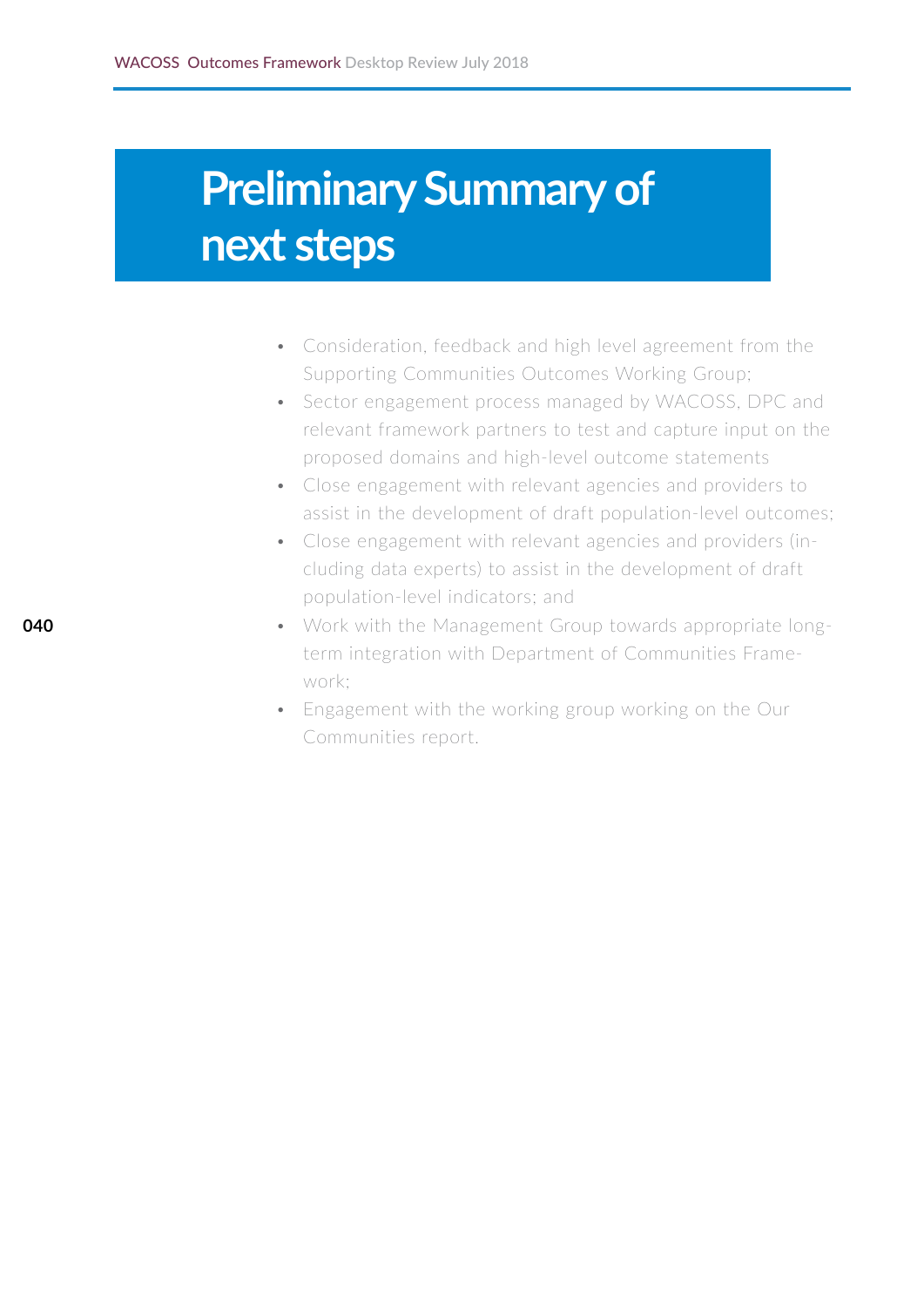

# **References**

#### • Materials on WA context

- [Department of Finance \(2011\) Delivering Community Services in](https://www.finance.wa.gov.au/cms/Government_Procurement/Policies/Delivering_Community_Services_in_Partnership.aspx)  [Partnership Policy](https://www.finance.wa.gov.au/cms/Government_Procurement/Policies/Delivering_Community_Services_in_Partnership.aspx)
- [Foyer Oxford](http://www.foyeroxford.org.au/about/results)
- [WACOSS \(2017\) Pre-Budget Submission](http://wacoss.org.au/wp-content/uploads/2017/06/WACOSS-2017-18-PBS-Web.pdf)
- Other outcomes frameworks and outcomes approaches
- *• Western Australia*
- [Department of Health System Performance Management frame](http://ww2.health.wa.gov.au/Our-performance/Frameworks-and-planning-documents)[work](http://ww2.health.wa.gov.au/Our-performance/Frameworks-and-planning-documents)
- [Department of Education \(2016\) Strategic Plan for WA Public](http://\\server1\UserDocs\alison\Downloads\STRATEGIC PLAN FOR WA PUBLIC SCHOOLS 2016-2019.pdf)  [Schools 2016-2019](http://\\server1\UserDocs\alison\Downloads\STRATEGIC PLAN FOR WA PUBLIC SCHOOLS 2016-2019.pdf)
- [Department of Local Government and Communities \(2012\) Youth](https://www.dlgc.wa.gov.au/Publications/Pages/Youth-Strategic-Framework.aspx)  [Strategic Framework 2012-2017](https://www.dlgc.wa.gov.au/Publications/Pages/Youth-Strategic-Framework.aspx) 
	-
- [Department for Child Protection and Family Support \(2016\) Out](http://Department for Child Protection and Family Support (2016) Outcomes Framework for Children in Out-of-Home Care in WA )[comes Framework for Children in Out-of-Home Care in WA](http://Department for Child Protection and Family Support (2016) Outcomes Framework for Children in Out-of-Home Care in WA )
- [Mental Health Commission \(2012\) Mental Health Outcomes: Indi](https://www.mhc.wa.gov.au/media/1662/mh-outcomes-indicators-and-examples-of-evidence-final.pdf)[cators and Examples of Evidence](https://www.mhc.wa.gov.au/media/1662/mh-outcomes-indicators-and-examples-of-evidence-final.pdf)
- [WA Primary Health Alliance \(2018\) Outcomes Framework](https://www.wapha.org.au/commissioning-flexible-funding/outcomes-framework/)
- *• Interstate, national and Commonwealth*
- [Australian Capital Territory Government \(2016\) A Picture of Chil](https://www.children.act.gov.au/data-indicators)[dren and Young People](https://www.children.act.gov.au/data-indicators)
- [Australian Research Alliance for Children and Youth \(2014\) The](https://www.aracy.org.au/publications-resources/command/download_file/id/301/filename/The-Nest-Operating-Principles-Priority-Directions-March-2014.pdf)  [Nest In Action](https://www.aracy.org.au/publications-resources/command/download_file/id/301/filename/The-Nest-Operating-Principles-Priority-Directions-March-2014.pdf)
- [Commonwealth Department of Social Services \(2014\) Using SCORE](https://www.dss.gov.au/grants/programme-reporting/using-score-to-report-outcomes) [to report outcomes](https://www.dss.gov.au/grants/programme-reporting/using-score-to-report-outcomes)
- [National Disability Insurance Agency \(2015\) Outcomes Framework](https://www.ndis.gov.au/document/outcomes-framework-pilot)  [Pilot Study](https://www.ndis.gov.au/document/outcomes-framework-pilot)
- [New South Wales Department of Family and Community Services](https://www.facs.nsw.gov.au/resources/human-services-outcomes-framework)